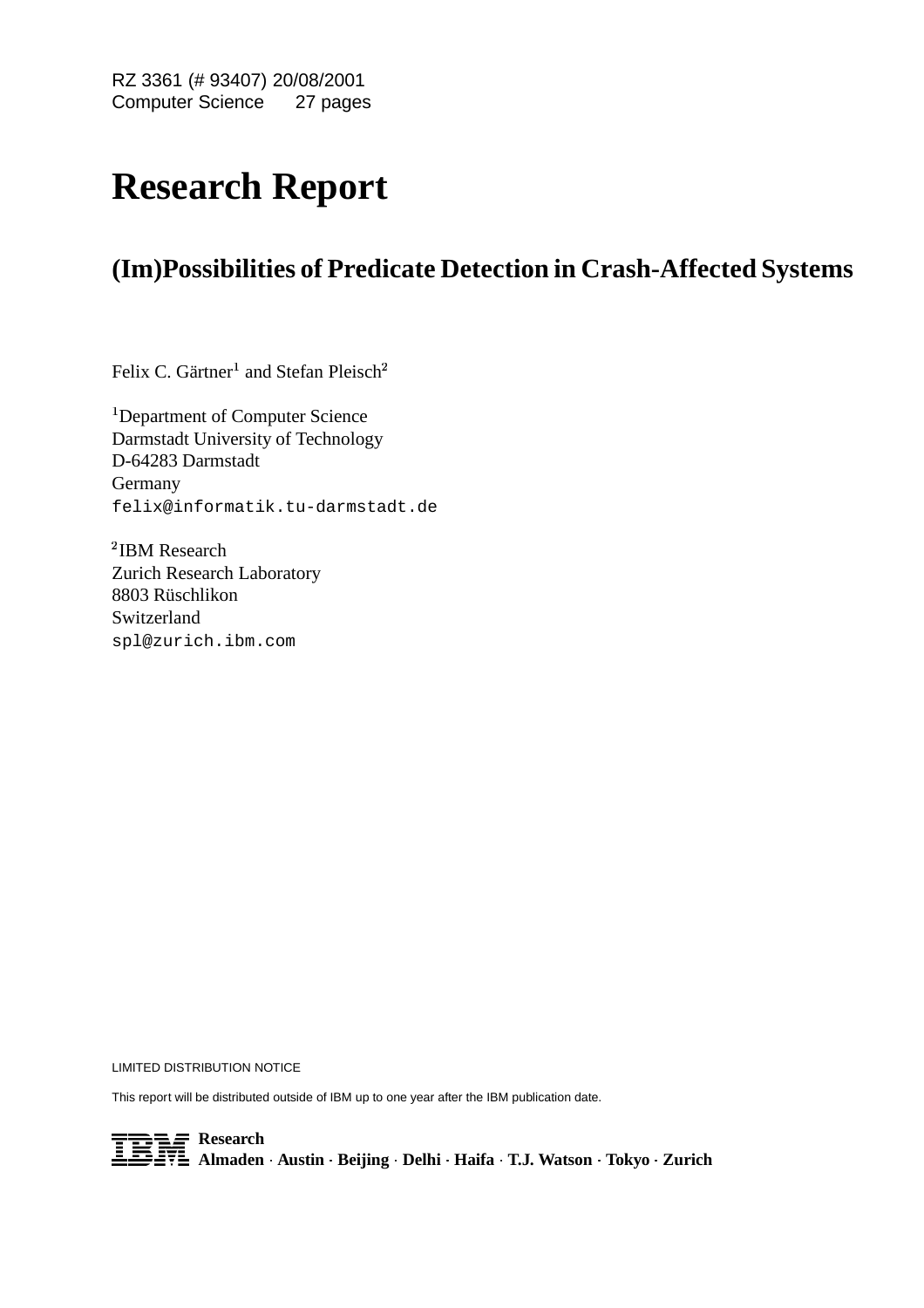# **(Im)Possibilities of Predicate Detection in Crash-Affected Systems**

Felix C. Gärtner

*Department of Computer Science, Darmstadt University of Technology, D-64283 Darmstadt, Germany*

Stefan Pleisch

*IBM Research, Zurich Research Laboratory, 8803 Rusc ¨ hlikon, Switzerland*

# **Abstract**

In an asynchronous system, where processes can crash, perfect predicate detection for general predicates is difficult to achieve. A general predicate thereby is of the form  $\alpha \wedge \beta$ , where  $\alpha$  and  $\beta$  refer to a normal process variable and to the operational state of that process, respectively. Indeed, the accuracy of predicate detection largely depends on the quality of failure detection. In this paper, we investigate the predicate detection semantics that are achievable for general predicates using either failure detector classes  $\Box \Diamond \mathcal{P}, \Diamond \mathcal{P}$ , or  $\mathcal{P}$ . For this purpose, we introduce weaker variants of the predicate detection problem, which we call *stabilizing* and *infinitely often accurate*. We show that perfect predicate detection is impossible using the aforementioned failure detectors. Rather,  $\Diamond \mathcal{P}$ and  $P$  only allow stabilizing predicate detection. Consequently, we explore alternative approaches to perfect predicate detection: introducing a stronger failure detector, called *ordered perfect*, or restricting the general nature of predicates.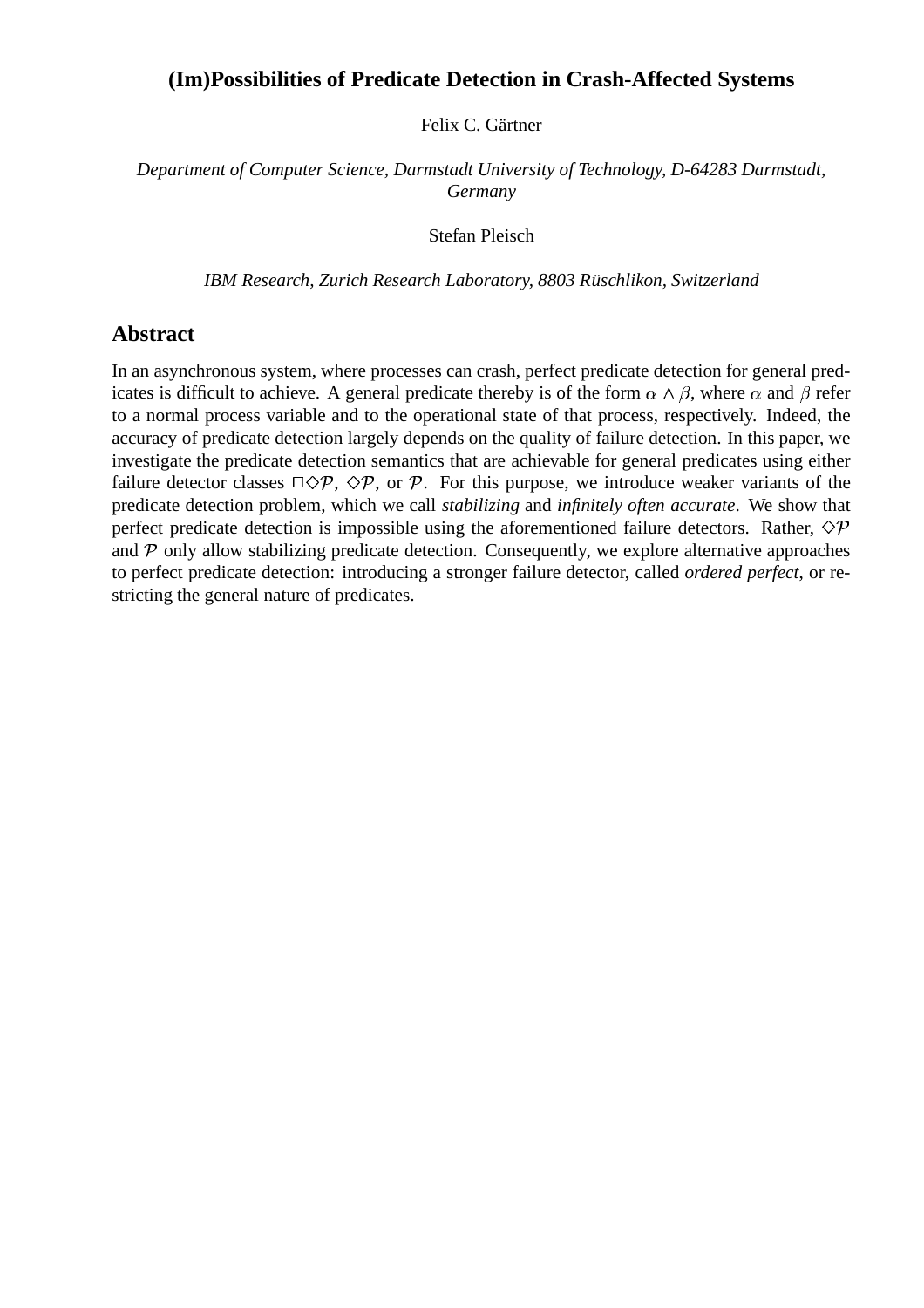# **1 Introduction**

Testing and monitoring distributed programs involves the basic task of detecting whether a predicate holds during the execution of the system. For example, a software engineer might want to detect the predicate "variable x has changed to value 2" to find out at what point in the execution x takes on a bad value. Predicate detection in distributed settings is a well-understood problem and many techniques together with their detection semantics have been proposed [7]. However, most of the techniques have been proposed under the assumption that no faults occur in the system. Hence, most of the methods proposed in the literature are not robust in the sense that they offer no guarantees if faults such as message losses or process crashes occur in the system.

In an asynchronous system where processes can crash, a general predicate detection mechanism should also detect these crash events. Chandra and Toueg [3] proposed to encapsulate the functionality of failure detection into a separate module and specify it using axiomatic properties. Such a *failure detector* can be used to locally maintain information about the operational state of the processes. Based on the quality of failure detection, different classes of failure detectors can be defined. Most relevant to this paper are the classes of perfect, eventually perfect, and infinitely often accurate failure detectors (denoted  $P$ ,  $\Diamond P$ , and  $\Box \Diamond P$ , respectively) [3, 11]. Chandra and Toueg assume a *query model* for their failure detectors, i.e., the application must query the failure detector to receive information about the operational states of processes. In contrast, infinitely often accurate failure detectors [11] assume an *interrupt model*. In this model, the application is notified when the failure detector changes its perception of the operational state of a process. In other words, the failure detector sends a failure detector event if it suspects a process it has previously not suspected, or if it does not suspect a process any more. In this paper, we use the interrupt model but show that our results are valid in both models for failure detector classes  $\Diamond \mathcal{P}$  and  $\mathcal{P}$ .

Standard predicate detection techniques aim at monitoring conditions which are composed of predicates on the local state space of processes [7]. For instance, a predicate  $x_i = 1 \land y_i = 2$  evaluates on the variables x and y in the local state of process  $p_i$ . In this paper, we consider the detection of predicates that are boolean combinations of predicates on the local state and predicates on the operational state of a process. This allows us to evaluate predicates of the form  $x_i = 1 \land crashed_i$ , where  $crashed<sub>i</sub>$  is a predicate that is true iff (if and only if) application process  $p<sub>i</sub>$  has crashed. Ideally, a predicate detection algorithm never erroneously detects such a predicate and does not miss any occurrence of the predicate in the underlying computation. However, the quality of the underlying failure detector severely limits the quality of predicate detection. We show that *perfect* predicate detection is generally impossible with failure detectors of type  $\Box \Diamond \mathcal{P}$  and  $\Diamond \mathcal{P}$ . Rather surprisingly, the impossibility still holds for  $P$ . We investigate weaker variants of predicate detection which we call *stabilizing* and *infinitely often accurate*. Briefly spoken, a predicate detection algorithm is stabilizing if it eventually stops making false detections and it is infinitely often accurate if it has infinitely many phases where it does not issue false detections. We also investigate two conditions under which perfect predicate detection is solvable. The first is the existence of a novel type of failure detector which we call *ordered perfect* (denoted  $\hat{P}$ ) and which is strictly stronger that  $P$ . The second condition imposes restrictions on the generality of predicates.

Apart from clarifying the relation between predicate detection and failure detection, this work wishes to stress the connection between "stabilizing failure detectors" [3] and *self-stabilization* [8] (which has only partly been done by other authors [15, 2]) and, hence, argue that self-stabilization is a concept of eminent practical importance. Furthermore, our results manifest a drawback of the approach that uses abstract failure detectors to solve problems in distributed computing, namely, that for every new problem it is necessary to adapt the failure detector properties, a highly non-trivial task.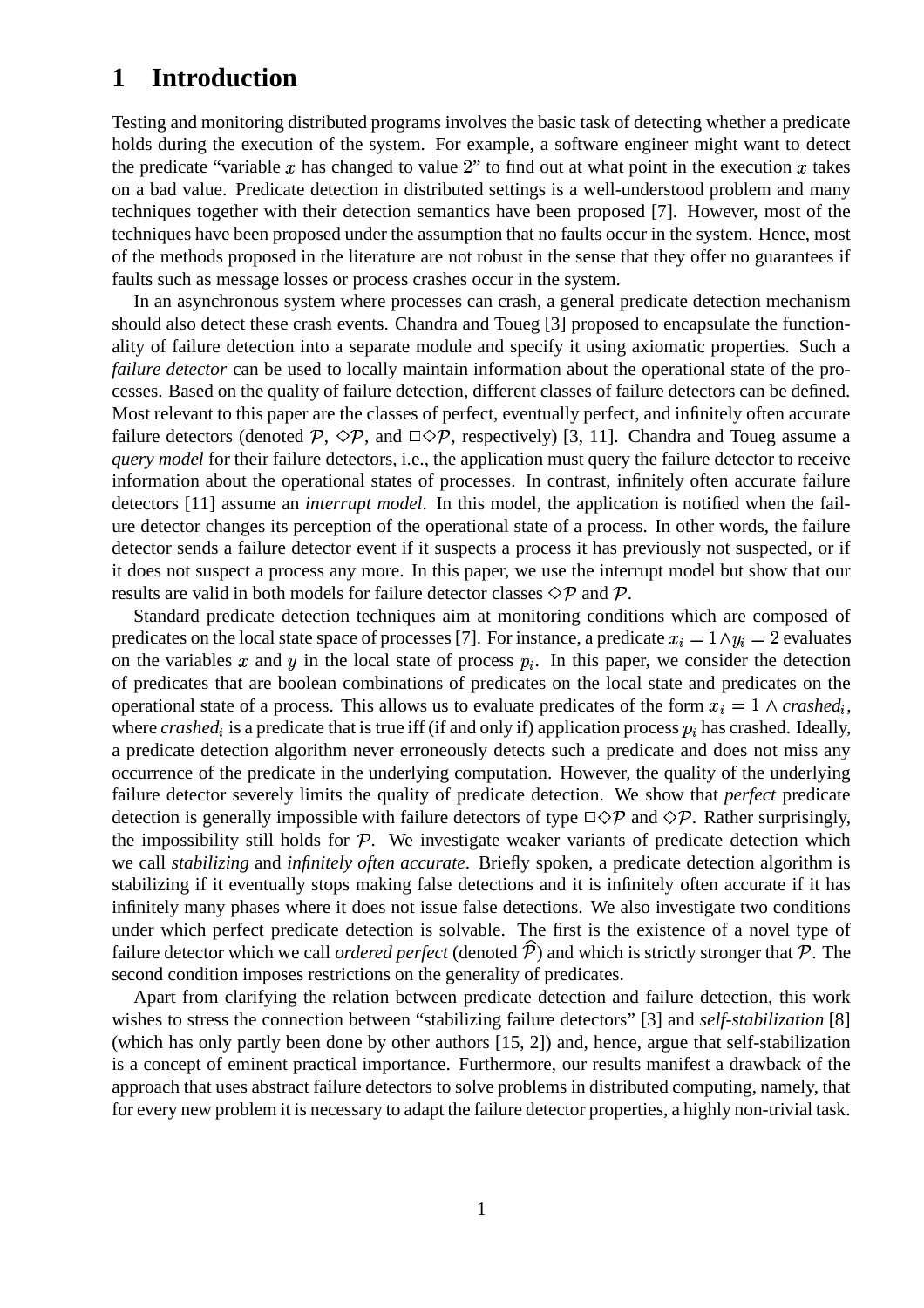**Related work.** While predicate detection in fault-free environments has been intensely studied [7], solving the task in faulty environments is not yet very well understood. To our knowledge, Shah and Toueg [17] were the first to investigate this by adapting the snapshot algorithm of Chandy and Lamport [4] with a simple timeout mechanism. Chandra and Toueg [3] later argued to define the functionality of failure detection in an abstract way and proposed a rich set of failure detector classes. However, these classes were meant to help solve the *consensus* problem and not the problem of predicate detection. Garg and Mitchell [10] investigate the predicate detection problem again and define an *infinitely often accurate* failure detector, i.e., a failure detector which is implementable in asynchronous systems [11], but they restrict the scope of the predicates to *set-decreasing* and *conjunctive* predicates. A predicate is set-decreasing whenever it holds for a set of processes, it also holds for a subset of these processes. For example, "no token" is a set-decreasing predicate. The set-decreasing property is used to ensure liveness of the predicate detection mechanism by ignoring those processes which are currently suspected. Conjunctive predicates can be expressed as the conjunction of local process predicates and channel predicates. Furthermore, channels are assumed to be *send-monotonic*, i.e., a false predicate does not become true by only sending messages. To our knowledge, our work is the first to investigate the relationship between predicate detection and failure detection in the general case.

While it is not clear whether Garg and Mitchell [10] or Shah and Toueg [17] consider predicates which contain references to the operational state of processes, Gärtner and Kloppenburg [12] explicitly allow these types of predicates but restrict themselves to environments where only infinitely often accurate failure detectors are available. Other authors have investigated the use of perfect failure detectors to detect special predicates, e.g., distributed deadlocks [20] or distributed termination [18].

The observation that perfect failure detectors do not allow to solve all problems which are solvable in synchronous systems has been previously made by Charron-Bost, Guerraoui, and Schiper [6] by exhibiting a problem that is solvable in synchronous systems but is not solvable in asynchronous systems augmented with perfect failure detectors (the *strongly dependent decision* problem). While Charron-Bost et al. [6] argue that this result has practical consequences with respect to the efficiency of atomic commitment, our result shows that there exists a practically relevant problem, namely predicate detection, which suffers from the deficiencies of perfect failure detectors.

**Paper organization.** After introducing the system assumptions in Section 2, we define three different semantics for the predicate detection problem in Section 3. In Section 4, we consider systems where crash failures occur, augmented with infinitely often accurate (Section 4.2), with eventually perfect (Section 4.3), and perfect failure detectors (Section 4.4). Our focus is on a system with one application process and one observer. We then generalize to multiple application processes and observers in Section 5. Finally, Section 6 concludes the paper and states potential future work.

# **2 System Assumptions**

## **2.1 System Model**

We consider a system with *n application processes*  $p_1, ..., p_n$  and *m monitor processes*  $b_1, ..., b_m$ (i.e., observers) whose task is to monitor the execution on the application processes. We denote the set of application processes by  $\Pi$  and the set of monitor processes by  $\Psi$ . If it is clear from the context we will refer to application processes simply as "processes" and to monitor processes as "monitors".  $\Pi$  forms the *application system*, whereas  $\Pi \cup \Psi$  is called the *observation system*.

Processes communicate by message passing via FIFO channels in a fully connected network.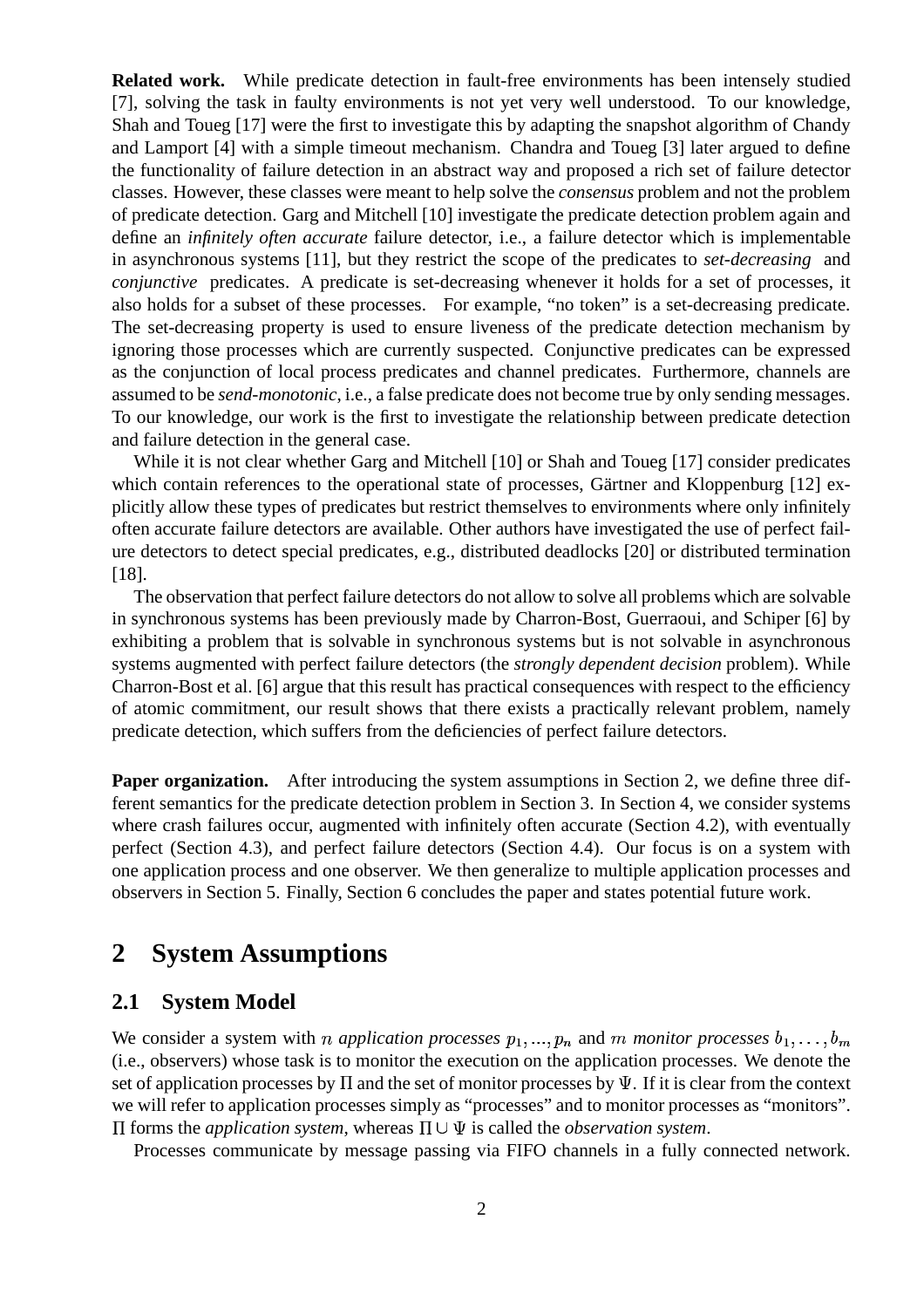Communication is reliable, i.e., no messages are lost, duplicated, or altered. Our system is *asynchronous*, i.e., no boundaries on communication delays nor on relative processor speeds exist.

We use a discrete global clock to simplify the presentation of our model [3]. However, no process has access to this clock, it is merely a fictional device. For simplicity we take the range  $\mathcal T$  of the clock to be the set  $N$  of natural numbers.

Application processes can fail by crashing. Once a process has crashed, it does not recover any more during the execution. A *failure pattern* F is a mapping from  $\mathcal T$  to the powerset of  $\Pi$ , where  $F(t)$  specifies the set of application processes which have crashed up until time t. We define *crashed*(F) =  $\bigcup_{t \in \tau} F(t)$  and *correct*(F) =  $\Pi \setminus \text{crashed}(F)$ . If  $p \in \text{crashed}(F)$  we call it *faulty*. Consequently, a non-faulty process is called *correct*. For simplicity, we assume that monitor processes do not fail but we place no restriction on the number of faulty application processes.

## **2.2 Failure Detectors**

Each monitor process has access to a local failure detector module that provides (possibly incorrect) information about failures that occur on application processes [3]. A *failure detector history* is a mapping from  $\Psi \times \mathcal{T}$  to the powerset of  $\Pi$ . The value of  $H(b_j, t)$  denotes the value of the failure detector module on monitor  $b_j$  at time t. If  $p_i \in H(b_j, t)$  we say that process  $p_i$  is *suspected* by monitor  $b_j$  at time t.

A *failure detector*  $D$  maps a failure pattern to a set of failure detector histories. Intuitively,  ${\mathcal D}(F)$  is the set of histories which the failure detector could have produced in runs with failure pattern F. Failure detectors are defined in terms of a *completeness* and an *accuracy* property. These properties restrict the set of failure detector histories that are possible given a specific failure pattern. The completeness property requires that a failure detector eventually suspects processes that have crashed, while the accuracy property limits the number of mistakes a failure detector can make. We recall the definitions of accuracy and completeness which are relevant to this paper [3, 11]:

 (strong completeness) Eventually every application process that crashes is permanently suspected by every monitor process. Formally:

$$
\forall F. \forall H \in \mathcal{D}(F). \exists t \in \mathcal{T}.\forall p \in crashed(F). \forall b \in \Psi. \forall t' \geq t.p \in H(b, t')
$$

(strong accuracy) No application process is suspected before it crashes. Formally:

 $\forall F \forall H \in \mathcal{D}(F)$ .  $\forall t \in \mathcal{T}$ .  $\forall p \in \Pi \setminus F(t)$ .  $\forall b \in \Psi$ .  $p \notin H(b, t)$ 

 (eventual strong accuracy) There is a time after which correct application processes are not suspected by any monitor.

$$
\forall F \forall H \in \mathcal{D}(F) \exists t \in \mathcal{T} \forall t' \ge t \forall p \in \Pi \setminus F(t') \forall b \in \Psi \exists p \notin H(b, t')
$$

 (infinitely often accuracy) Correct application processes are not permanently suspected by any monitor.

$$
\forall F. \forall H \in \mathcal{D}(F). \forall b \in \Psi. \forall p \in correct(F). \forall t \in \mathcal{T}. p \in H(b, t) \Rightarrow \exists t' > t. p \notin H(b, t')
$$

The failure detectors we consider in this paper all satisfy strong completeness. A *perfect failure detector* additionally satisfies strong accuracy. An *eventually perfect failure detector* satisfies eventual strong accuracy instead of strong accuracy. Finally, an *infinitely often accurate failure detector* satisfies strong completeness and infinitely often accuracy.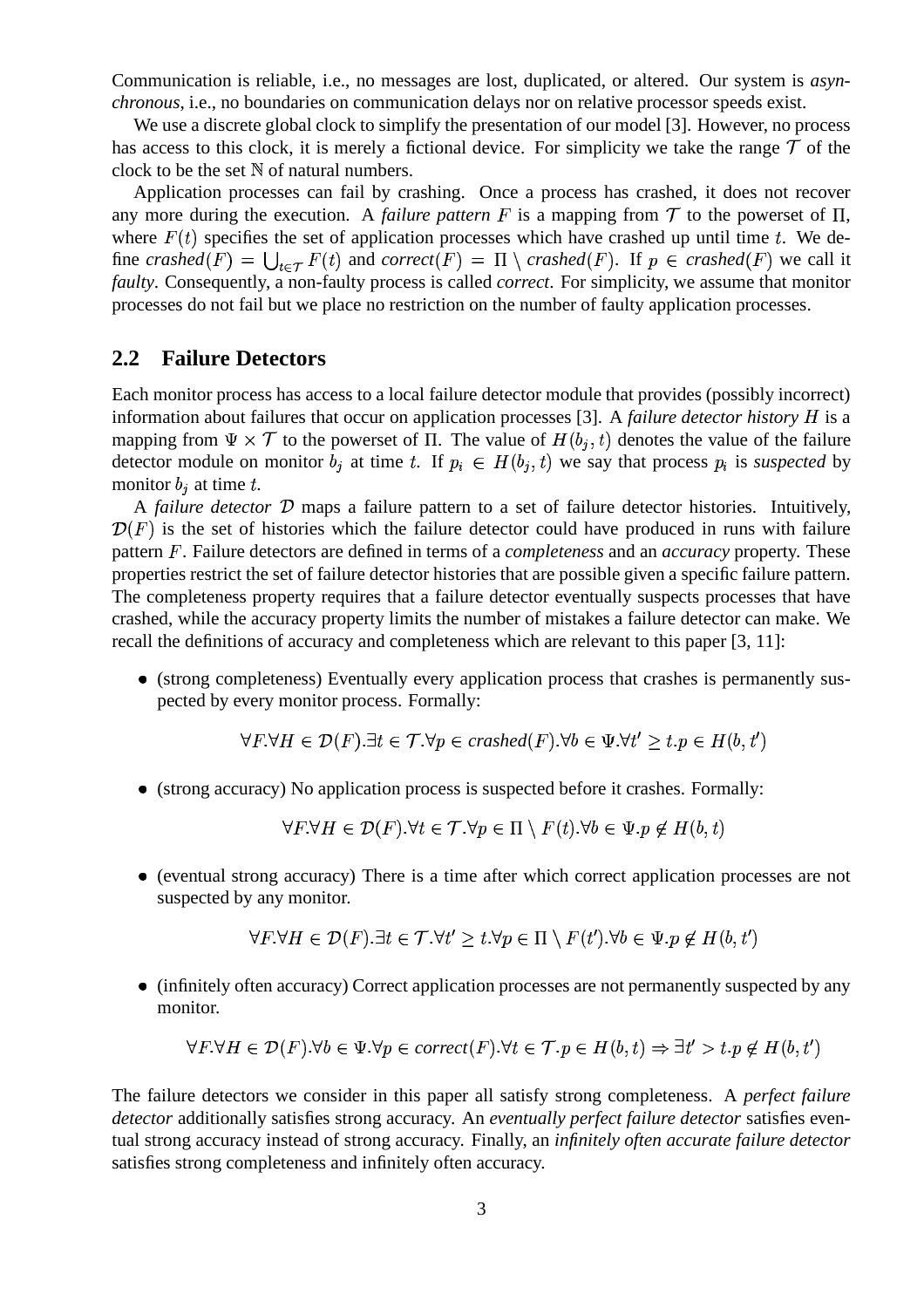Failure detectors are grouped into classes that represent the set of failure detectors satisfying the given properties. We denote the class of all perfect failure detectors by  $P$ , the class of all eventually perfect failure detectors by  $\Diamond \mathcal{P}$ , and the class of all infinitely often accurate failure detectors by  $\square \Diamond \mathcal{P}.$ 

Failure detectors are defined as passive modules, that can be queried at any time by an application [3]. This definition corresponds to a *query model* for failure detectors.  $P$  and  $\Diamond P$  are defined in this model. On the other hand,  $\Box \Diamond \mathcal{P}$  [11] makes no sense in the query model because, intuitively, an application could always query the failure detector module in periods when it is inaccurate. Consequently, infinitely often accurate failure detectors implicitly assume an *interrupt model*, where every change in the perception of the operational state of a process is notified to the application.

To enable the use of the same algorithms for predicate detection for P,  $\Diamond P$ , and  $\Box \Diamond P$ , we assume the interrupt model in this paper. However, we show later that the interrupt model and the query model are equivalent for failure detector classes  $\cal P$  and  $\diamondsuit\cal P$ . Hence, our results for  $\cal P$  and  $\diamondsuit\cal P$ are also valid in the query model.

### **2.3 Algorithms and Runs**

An algorithm A consists of a set of deterministic automata, one for each process. Following Chandra and Toueg [3], we define an *execution* or *run* R of A using failure detector D as a tuple R =  $(F, H_{\mathcal{D}}, I, S, T)$ , where F is a failure pattern,  $H_{\mathcal{D}} \in \mathcal{D}(F)$  is a failure detector history of  $\mathcal D$  for failure pattern  $F$ ,  $I$  is a set of initial states of the application processes,  $S$  is an infinite sequence of steps of the algorithm, and  $T$  is a list of increasing time values indicating when the steps in  $S$ occurred. Runs must satisfy the usual fairness and well-formedness requirements [3]: (1) no process executes a step after crashing, (2) correct processes take an infinite number of steps, and (3) every message that was sent is eventually received.

We give our algorithms in an event-based notation and thus assume that a local FIFO event queue is part of the local state of every process. Within an execution step, a process takes an event from the queue, performs a state transition according to the event, and then may send a message or add a new event to the queue. Message arrivals are treated as events too, i.e., when a message arrives, an appropriate event is added to the queue. It is "received" by the process when this event is processed.

In contrast to Chandra and Toueg [3], we assume interrupt-style failure detectors, i.e., whenever the value of  $H<sub>D</sub>$  changes, a *failure detector event* is added to the local queue of the monitor process. This event contains the ID of the monitored process, whose perceived operational state has changed, and the description of the state change (i.e., whether it is still suspected or not). Consequently, the interrupt model allows processes to make a special step, in which no event is taken from the queue but a failure detector event is added.

### **2.4 Interrupt-Style** *vs.* **Query-Style Failure Detectors**

In this section we compare the query and the interrupt model for failure detectors and show that they are equivalent if perfect and eventually perfect failure detectors are considered.

We define a *property* of the system as a set of executions. A system *satisfies* a property iff every execution which is possible by the system is an element of the property. If a property  $P$  is considered as a problem specification, we say that an algorithm  $A$  solves problem  $P$  iff  $A$  satisfies  $P$ . More precisely, we say that *algorithm A solves problem P using failure detector* D iff all executions of A using failure detector  $D$  are an element of P. Let C be a class of failure detectors. We say that A solves P using C iff for all  $\mathcal{D} \in \mathcal{C}$ , A solves P using D. Finally, we say that *problem* P can be solved using C iff for all failure detectors  $D \in C$  exists an algorithm A such that A solves P using  $\mathcal{D}$ .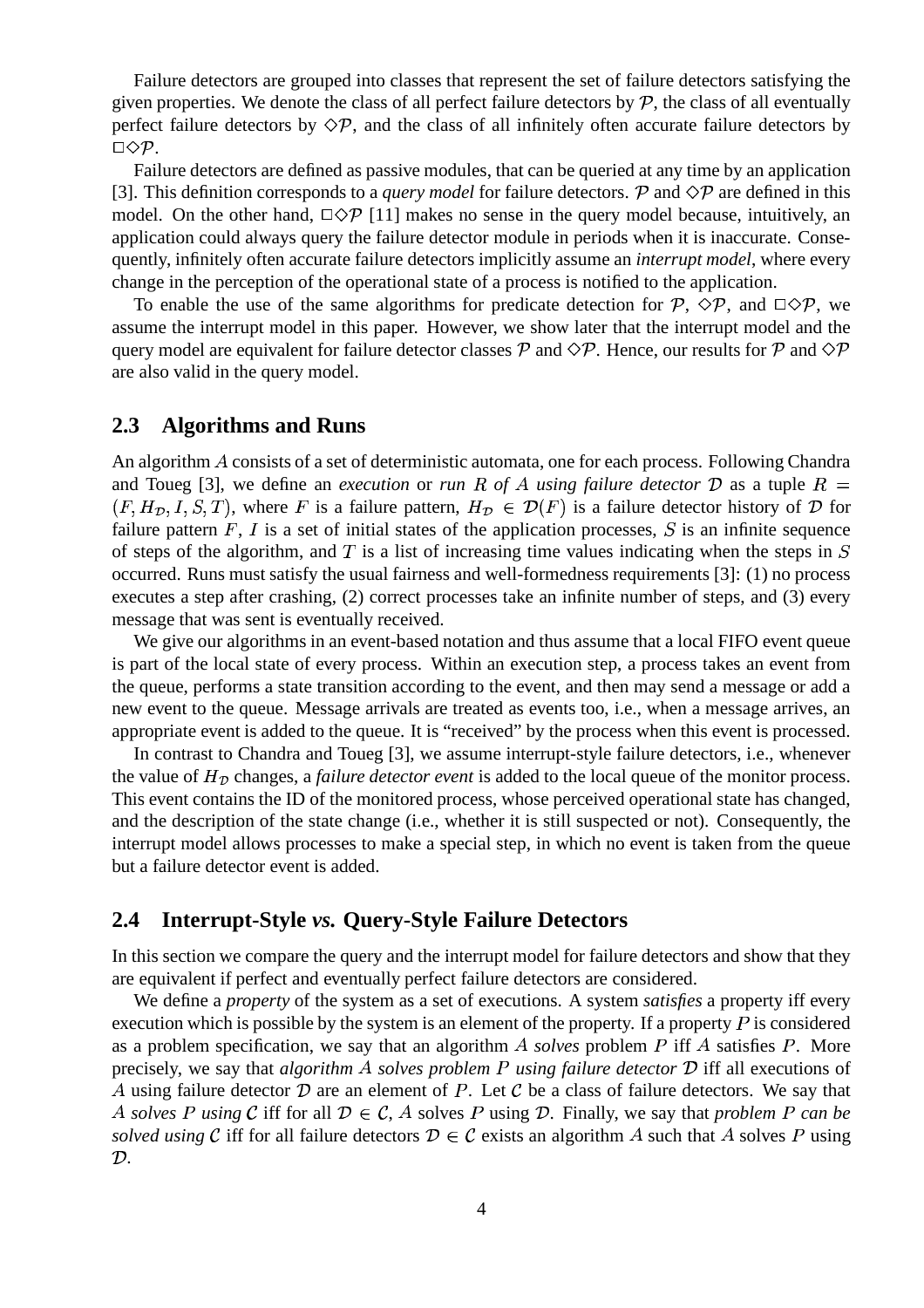Intuitively, the interrupt model is at least as strong as the query model, as it makes the additional assumption that a process is notified of all perception changes of the failure detector (see Section 2.3). Consequently, correct algorithms in the query model can be easily adapted to the interrupt model.

**Theorem 1** If problem P can be solved using failure detector class C in the query model, then P *can be solved using*  $C$  *in the interrupt model.* 

PROOF SKETCH: An algorithm  $A'$  which solves P in the query model can be transformed into an algorithm  $A$  for the interrupt model as follows: Whenever a failure detection event is processed from the local event queue,  $A$  manipulates a local suspicion list. The algorithm of  $A'$  can be incorporated into  $A$  by changing the commands which query the failure detector to instead query the current value of the suspicion list.

The transition from the interrupt model to the query model is more difficult. Interestingly, we can show that both models allow to solve the same classes of problems if perfect or eventually perfect failure detectors are used.

To see this, consider an algorithm A which solves a problem  $P$  in the interrupt model. The algorithm is notified about *every* state change of the failure detector module. Now consider the same algorithm running in the query model. In the query model, the failure detector is passive and does not issue events. The closest we can come to the interrupt model is to add a converter task to A which queries the failure detector as often as possible and adds failure detection events to the local queue whenever it perceives a state change of the failure detector. In the case of perfect failure detectors, the transition obviously works fine: A perfect failure detector changes its state at most once per application process. Whenever this occurs, A will be notified of this state change as soon as the converter task is scheduled again. While this may happen "later" as in the interrupt model, there is no difference in  $A$ 's perception of the failure detector. A perfect failure detector in the query model "looks the same" in the interrupt model (see Figure 1).

The same arguments also apply to eventually perfect failure detectors. The only difference is that due to unfortunate scheduling of the converter task, false suspicions may go unnoticed. Indeed, assume that failure detector module  $\mathcal{D}_j$  on monitor  $b_j$  suspects process  $p_i$ , but later does not suspect  $p_i$  any more. If in the query model the application running on  $b_j$  has never queried the failure detector in the meantime, it is not aware of the (erroneous) suspicion of  $p_i$ . Hence, while the detection latency may increase, the number of false detections may actually decrease.

**Theorem 2** Let C be either the class  $\Diamond P$  of eventually perfect or the class P of perfect failure *detectors. Then the following holds: If problem can be solved using failure detector class in the interrupt model, then*  $P$  *can be solved using*  $C$  *in the query model.* 

**Notes on proof style.** Proofs are written in a structured style similar to proof trees of interactive theorem proving environments. This approach is advocated by Lamport who promises that this style "makes it much harder to prove things that are not true" [14]. The proof is a sequence of numbered proof steps at different levels. Every proof step has a proof which may be refined at lower levels by additional proof steps. For example, proof step  $\langle 1 \rangle 2$  is the second proof step on level 1. Proofs may also be read in a structured way, for example, by reading only the top level proof steps and going into sublevels only when necessary.

PROOF SKETCH: We start off with an algorithm A solving P in the interrupt model. An algorithm  $A'$ for the query model is constructed as follows: The converter task (see Figure 2) is added to  $A$  which repeatedly queries the failure detector module and inserts events into the local queue if the output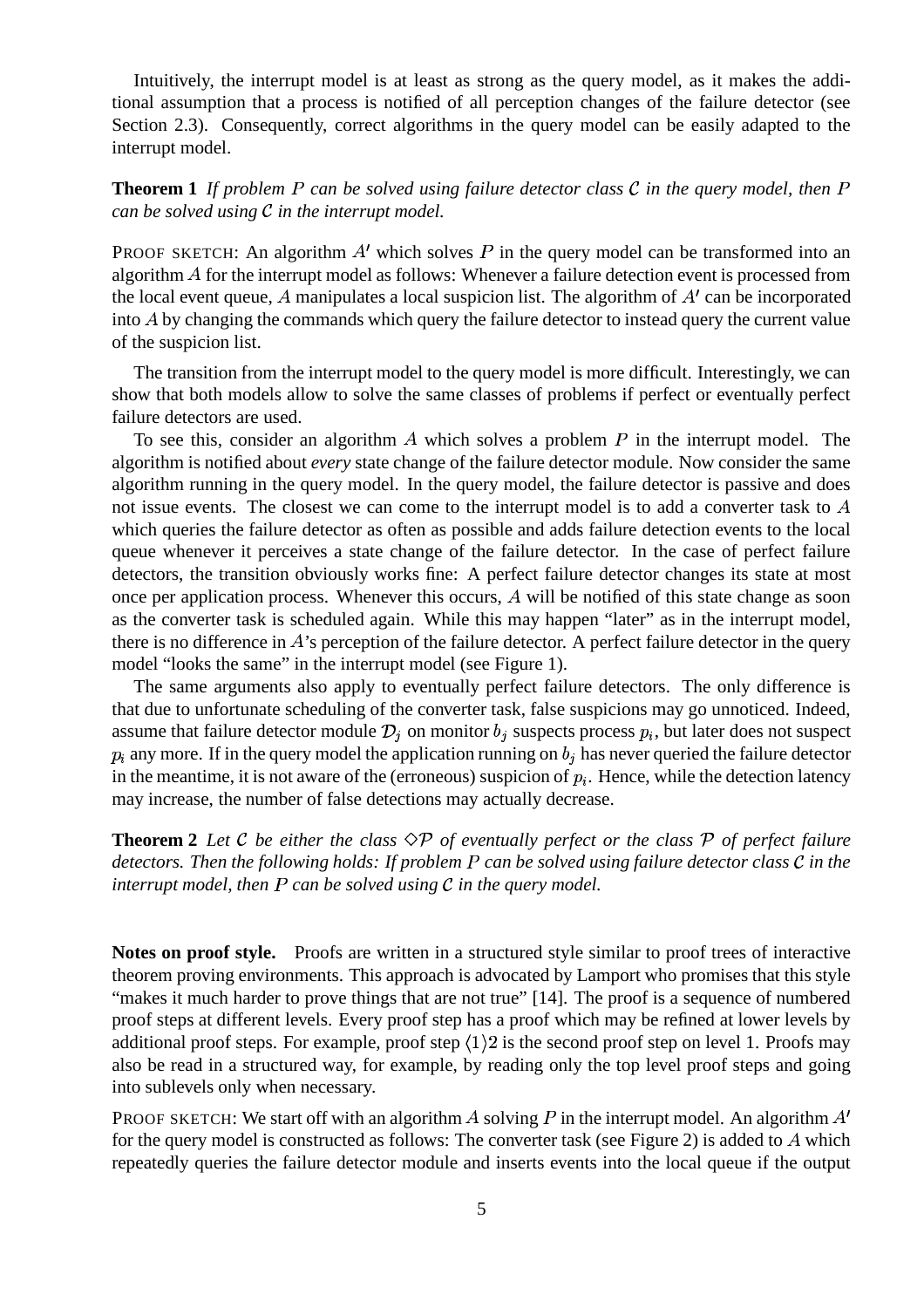

Figure 1: Transition from the interrupt model to the query model of failure detectors.

At monitor  $b$ , run algorithm  $A$  concurrently to the following task:

| 1              | $wasSuspected := false$                                                        |
|----------------|--------------------------------------------------------------------------------|
| $\overline{2}$ | loop forever                                                                   |
| 3              | suspected := $\langle$ query failure detector for $p_i \rangle$                |
| $\overline{4}$ | <b>if</b> $\langle$ <i>suspected</i> $\neq$ <i>wasSuspected</i> $\rangle$ then |
| 5              | <b>if</b> $\langle \neg \text{wasSuspected} \rangle$ then                      |
| 6              | $\langle$ trigger event "D suspects process $p_i$ ")                           |
| $\overline{7}$ | $was Suspected := true$                                                        |
| 8              | else                                                                           |
| 9              | $\langle$ trigger event "D rehabilitates process $p_i$ "                       |
| 10             | $wasSuspected := false$                                                        |
| 11             | endif                                                                          |
| 12             | endif                                                                          |
| 13             | wait $\Delta t$                                                                |
| 14             | end loop                                                                       |
|                |                                                                                |

Figure 2: *Converter task* which generates interrupt-based output from query-based perfect and eventually perfect failure detectors concerning the operational state of a process  $p_i$ .

(i.e., suspected or not suspected) of the failure detector has changed since the last query. We need to show that  $A'$  solves  $P$  in the query model if either perfect or eventually perfect failure detectors are used.

The idea of the proof is to take an arbitrary run  $R'$  of  $A'$  in the query model and show that there is a run R of A in the interrupt model which from the point of view of the algorithm is indistinguishable (i.e., it has the same failure pattern and the same sequence of steps). Since A solves  $P$  in the interrupt model,  $R \in P$ . But because the algorithm is the same and  $R'$  is indistinguishable from  $R, R' \in P$ . Hence, every run  $R'$  of  $A'$  satisfies  $P$  and so  $A'$  solves  $P$ .

1  $\langle 1 \rangle$ 1. There exists an algorithm A that solves P using C in the interrupt model.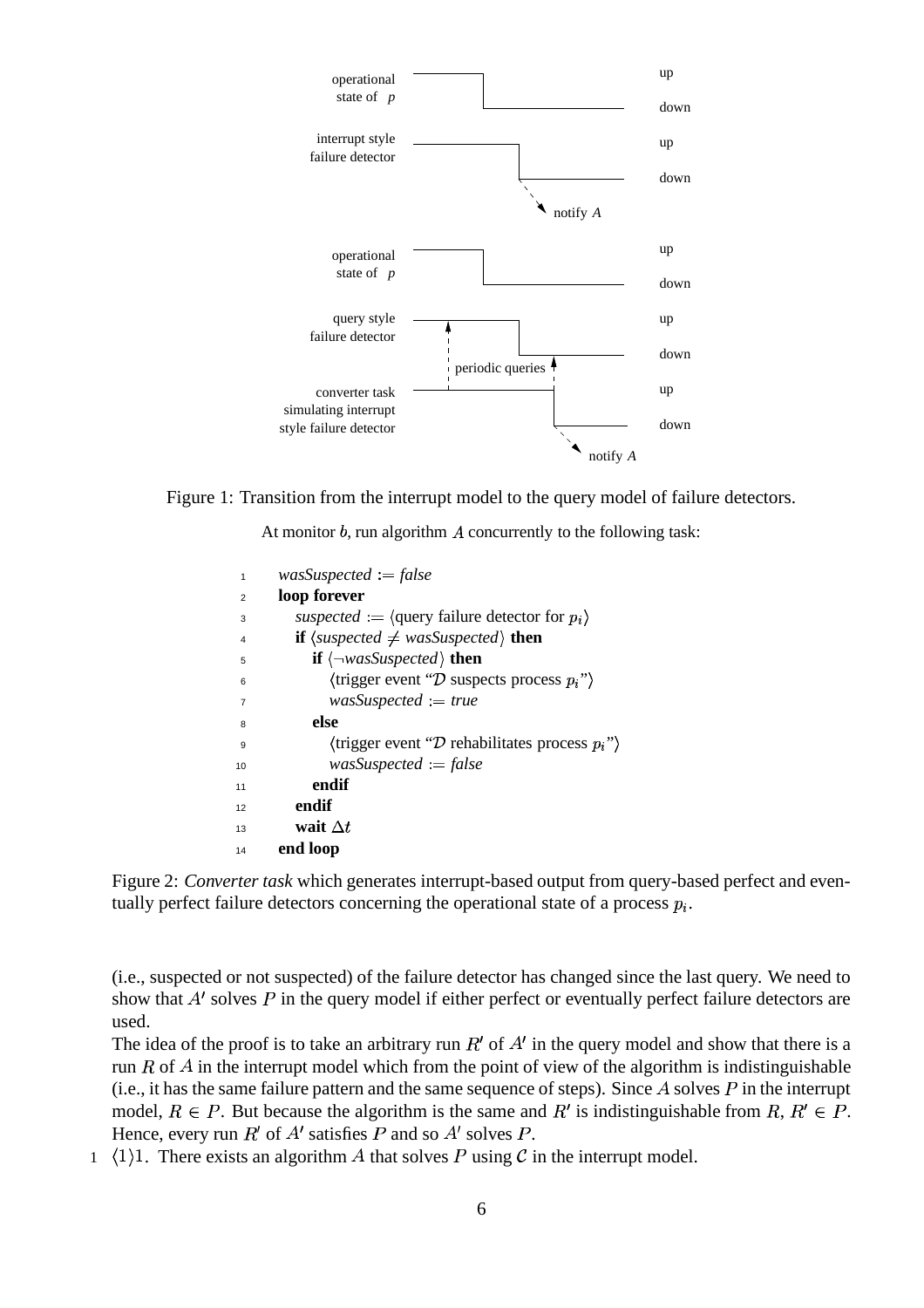PROOF: From antecedent of the theorem and the definition of "can be solved".  $\Box$ 

2  $\langle 1 \rangle$ 2. Construct A' by adding the task of Figure 2 to A. A' solves P using C in the query model. PROOF SKETCH: Algorithm  $\vec{A}$  was built for the interrupt model and now receives input from the

concurrent task. Algorithm A and the task together form the algorithm  $A'$  running in the query model. We have to prove that any run of  $A'$  satisfies  $P$ .

The proof proceeds in three proof steps. In proof step  $\langle 2 \rangle 1$ , we take an arbitrary run R' of A' in the query model and construct a run R in the interrupt model that is "indistinguishable" to A. The only difference between R and  $R'$  is the failure detector history. It is also shown that the failure detector history in  $R$  belongs to the same failure detector class as the history in  $R'$ .

In proof step  $\langle 2 \rangle 2$  we assert that the newly constructed run R satisfies P which follows from proof step  $\langle 1 \rangle 1$ . This is used by proof step  $\langle 2 \rangle 3$  to assert that  $R'$  satisfies P because R and R' are indistinguishable to A. Since R' satisfies P and we have not restricted R', A' satisfies P.

- 2.1  $\langle 2 \rangle$ 1. Take an arbitrary run  $R' = (F', H'_{\mathcal{D}}, I', S', T')$  of A' in the query model. Then there exists a run  $R = (F, H_{\mathcal{D}}, I, S, T)$  of A in the interrupt model such that:
	- 1.  $F = F'$
	- 2.  $H_{\mathcal{D}} \in \mathcal{D}(F')$
	- 3.  $S = S'$  without steps of the concurrent task.
	- 4.  $T = T'$  without the time references from steps of the concurrent task.

PROOF SKETCH: We only prove this proof step for the case  $C = \Diamond P$  since the proof for perfect failure detectors is a special case.

Among the steps taken in  $R'$ , only a subset of steps contains an access to the failure detector for information about the operational state of process  $p$ . This access is performed by the converter task and results<sup>1</sup> in the addition of a new event into the local event queue of  $A$ . Consider an arbitrary such step s'. The output of the failure detector has changed time  $\Delta t'$  before the converter task has queried the failure detector. In the interrupt model, changes in the output of failure detectors are immediately added to the local event queue. Hence, from  $H'_\mathcal{D}$  we construct  $H_{\mathcal{D}}$  by "delaying" this state change in  $H'_{\mathcal{D}}$  for  $\Delta t'$ . Applying a delay to all state changes in  $H'_{\mathcal{D}}$  results in  $H_{\mathcal{D}}$ , which causes failure detection events for A in the interrupt model at exactly those points in time as  $A$  would experience them through the converter task in the query model. Proof step  $\langle 3 \rangle$ 1 shows how to calculate  $\Delta t'$ .

The following proof steps show that the resulting failure detector history  $H_{\mathcal{D}}$  belongs to the same failure detector class as  $H'_{\mathcal{D}}$ . This should be clear from the following observation: The transformation may omit state changes in  $H'_{\mathcal{D}}$  which are never witnessed by A in the query model. Reducing false suspicions, however, is usually desirable and does not violate the definition of  $\Diamond \mathcal{P}$ .

2.1.1  $\langle 3 \rangle$ 1. Consider the sequence of steps S' of R' and construct a sequence of steps  $S'_n$  in which only steps are taken into account where the converter task issues failure detection events (i.e.,  $A'$  queries the failure detector for process  $p$  and receives "new" information about p).

> Let  $s_i$  be an arbitrary step in  $S_n$  executed at time  $t_i'$ . Then the value of  $H'_D$  regarding changed at some time  $t_i' - \Delta t_i'$ .

PROOF: Follows from the code of the converter task.  $\Box$ 

2.1.2  $\langle 3 \rangle$ 2. Define  $H_{\mathcal{D}}$  as  $H'_{\mathcal{D}}$  in which the changes are delayed by  $\Delta t'_{i}$  (see Figure 3). Now  $H_{\mathcal{D}} \in$  $\mathcal{D}(F)$ .

PROOF: By definition, correct processes take infinitely many steps. This implies that the converter task queries the failure detector infinitely often. Hence, strong completeness is achieved in  $H_{\mathcal{D}}$ . The proof step follows from  $\langle 3 \rangle$  and the definition of the class  $\Diamond \mathcal{P}$ .  $\Box$ 

<sup>&</sup>lt;sup>1</sup>If the output of the failure detector has changed since the last query.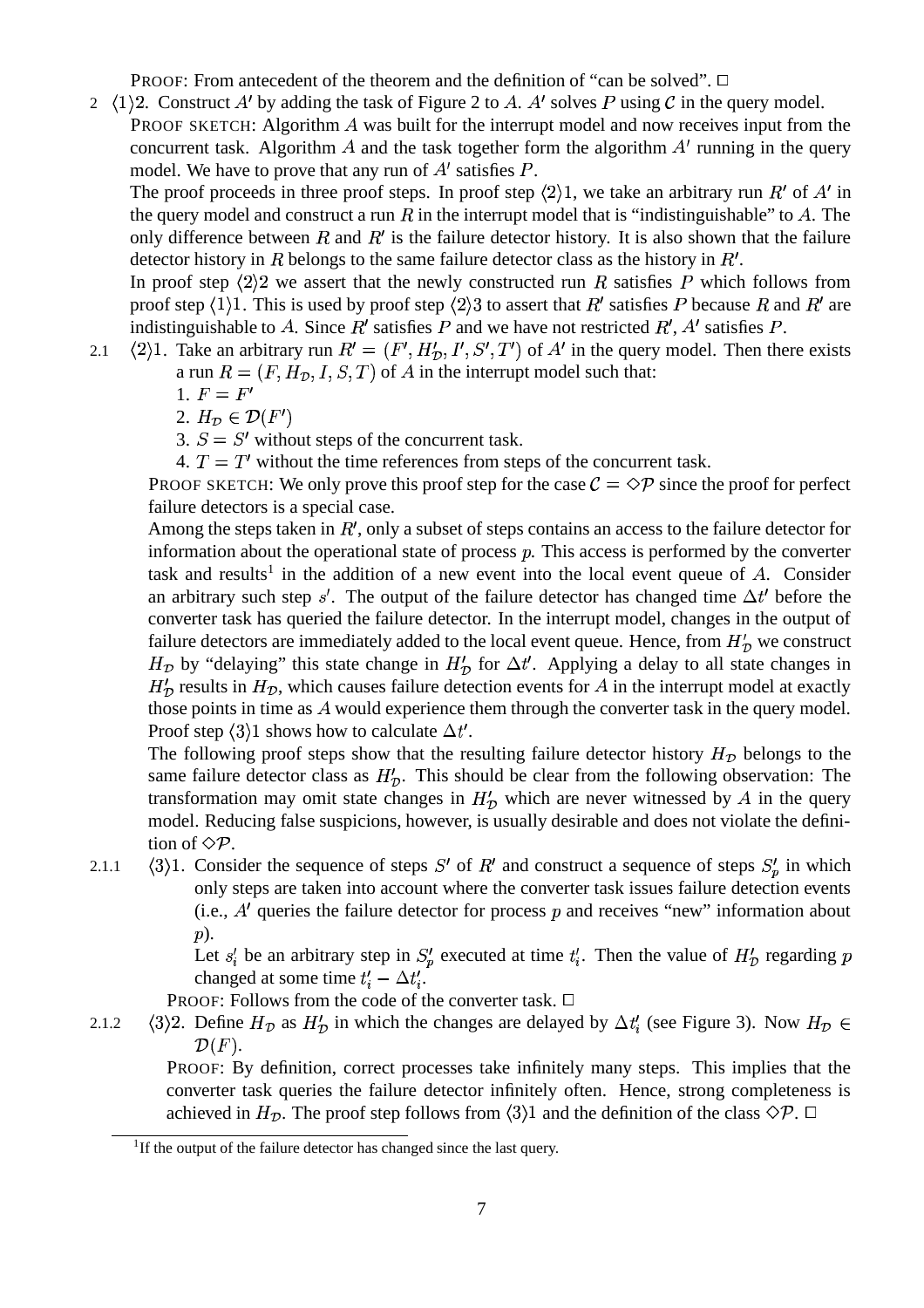- 2.1.3  $\langle 3 \rangle 3$ . R is a run of A in the interrupt model. PROOF: Follows from the fact that steps of the concurrent task are excluded in  $S$  and  $T$ , and proof step  $\langle 3 \rangle 2$ .  $\square$
- 2.1.4  $\langle 3 \rangle 4$ . Q.E.D.

PROOF: Since p was an arbitrary faulty process, step  $\langle 3 \rangle$  an be done for all faulty processes. 2.2  $\langle 2 \rangle 2$ . R satisfies P.

PROOF: From proof step  $\langle 2 \rangle 1$  and the fact that A solves P using C (proof step  $\langle 1 \rangle 1$ ).  $\Box$ 

### 2.3  $\langle 2 \rangle 3$ . R' satisfies P.

PROOF: Proof step  $\langle 2 \rangle$ 1 proves that with respect to A, R' is indistinguishable to R (i.e., A receives input events at exactly the same points in time). So  $A$  must have the same behavior in  $R'$  as it has in R. The proof step then follows from proof step  $\langle 2 \rangle 2$ .  $\Box$ 

2.4  $\langle 2 \rangle 4$ . Q.E.D.

PROOF: Follows from the fact that we have not restricted  $R'$ , i.e., the statement holds for every run of  $A'$  in the query model.  $\Box$ 

### 3  $\langle 1 \rangle$ 3. Q.E.D.

PROOF: Directly from proof step  $\langle 1 \rangle 2$  and the definition of "can be solved".  $\Box$ 



Figure 3: For eventually perfect failure detectors the failure detector history  $H'_\mathcal{D}$  in the query model can be transformed into an indistinguishable failure detector history  $H<sub>D</sub>$  in the interrupt model.

Unfortunately, Theorem 2 cannot be extended to failure detector class  $\Box \Diamond \mathcal{P}$ . To understand the intuitive reason for this, consider the following scenario: A monitor  $b$  wants to observe the operational state of an application process  $p$ . The desired detection property is that if  $p$  is correct and b has noticed that p is down, it must eventually refute this notice and state that p is up again. Detecting this in the interrupt model using any  $\mathcal{D} \in \Box \Diamond \mathcal{P}$  is rather simple as the failure detector will not permanently suspect  $p$  (this is guaranteed by the infinitely often accuracy property) and the change of state will be noticed. However, in the query model an algorithm may always query the failure detector exactly within those periods where  $D$  is inaccurate and suspects  $p$  again.

**Theorem 3** *There exists* a problem P that can be solved using failure detector class  $\Box \Diamond P$  *in the interrupt model, but cannot be solved using in the query model.*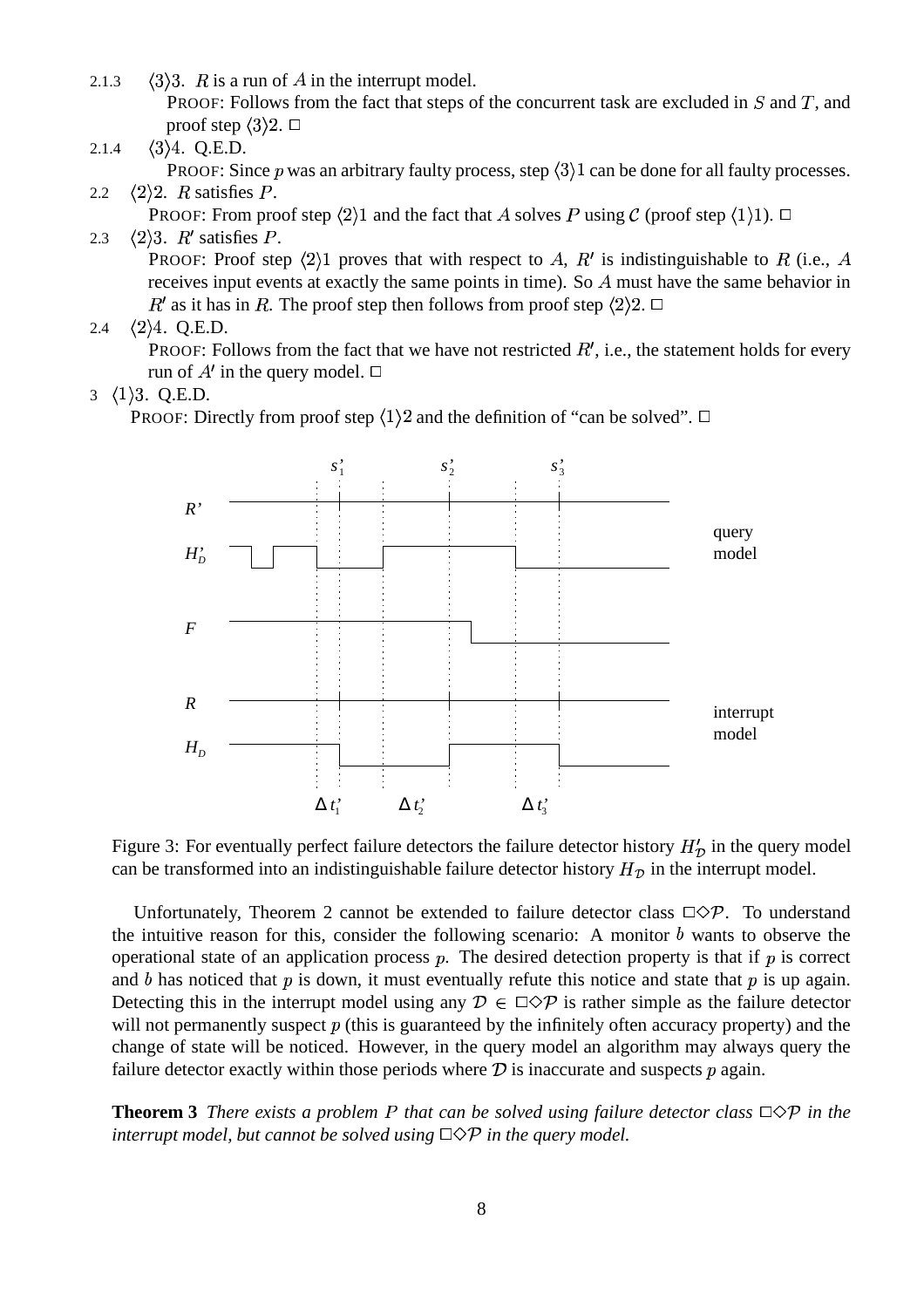In the following, when we refer to failure detectors, we always assume the interrupt model, unless explicitly stated otherwise. Since it is equivalent to the query model if perfect or eventually perfect failure detectors are used, the results obtained for these types of failure detectors also hold in the query model. If infinitely often accurate failure detectors are considered, the interrupt model is in a sense "stronger" than the query model. This however means that any impossibility result obtained for these types of failure detectors in the interrupt model directly hold in the query model too. But even for infinitely often accurate failure detectors, algorithms developed in the query model will also work in the interrupt model.

### **2.5 Comparing Failure Detectors**

Intuitively, a failure detector  $\mathcal{D}_1$  is *stronger* than a failure detector  $\mathcal{D}_2$  (denoted  $\mathcal{D}_1 \succeq \mathcal{D}_2$ ) if there exists a distributed algorithm that can be used to emulate  $\mathcal{D}_2$  using  $\mathcal{D}_1$  [3]. If  $\mathcal{D}_1 \succeq \mathcal{D}_2$  and  $\mathcal{D}_2 \succeq \mathcal{D}_1$ we write  $\mathcal{D}_1 \cong \mathcal{D}_2$  and say that  $\mathcal{D}_1$  and  $\mathcal{D}_2$  are *equivalent*. If  $\mathcal{D}_1 \succeq \mathcal{D}_2$  but not  $\mathcal{D}_2 \succeq \mathcal{D}_1$  we say that  $\mathcal{D}_1$  *is strictly stronger than*  $\mathcal{D}_2$  and write  $\mathcal{D}_1 \succ \mathcal{D}_2$ . The relation  $\succeq$  can be defined for failure detector classes in an analogous way. From the literature [3, 11] we know that the following relations hold:  $\mathcal{P} \succ \Diamond \mathcal{P} \succ \Box \Diamond \mathcal{P}.$ 

# **3 Predicate Detection**

Every application process  $p_i$  has a local state  $s_i$  consisting of an assignment of values to all of its variables. A *global state*  $G = \{s_1, \ldots, s_n\}$  is a set containing exactly one local state  $s_i$  from every application process  $p_i$ . State changes are assumed to be atomic events local to some process. For an observer of the application system, a computation should be observed as a sequence of global states  $G_1, G_2, \ldots$  , where  $G_{i+1}$  results from  $G_i$  by executing a local event on some process. Global state  $G_1$ denotes the initial global state of this system.

Given some global predicate  $\varphi$  over the global state G of  $p_1, \ldots, p_n$ , we would like to have an algorithm which answers the question of whether or not  $\varphi$  holds in a given computation. Whenever an event occurs at some application process  $p_k$ , a *control message* about this event is sent from  $p_k$  to all the monitors (the normal computation messages are called *application messages*) (see Figure 4). One generally assumes that the execution of the event and the sending of the control message execute as one atomic action.



Figure 4: Observation and application system. Application processes exchange application messages, whereas control messages are sent from application to monitor processes.

Every property (i.e., every set of executions) can be written as the intersection of a *safety property*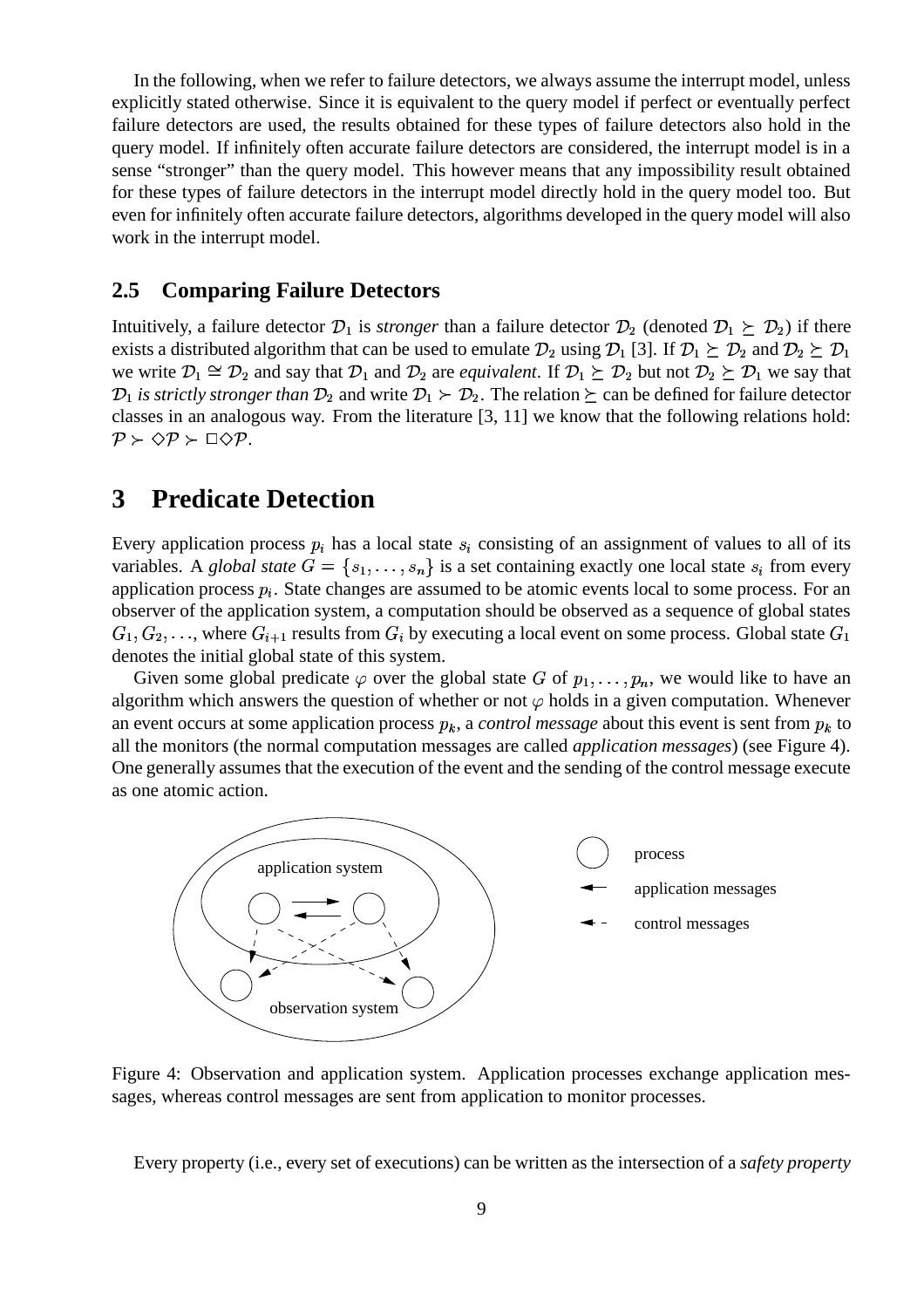and a *liveness property* [1, 13]. Informally, a safety property states that "something bad never happens", i.e., it rules out a set of execution prefixes which are not allowed to occur. Mutual exclusion is an example of a safety property since it rules out all executions which end with a state where two processes are in their critical sections at the same time. On the other hand, a liveness property states that "something good will eventually happen", i.e., it requires that the suffix of every execution be of a certain form. Termination is the standard example of a liveness property because it mandates that every execution contains a termination state. We will use safety and liveness properties to define different classes of predicate detection semantics in the next section.

### **3.1 Three Different Detection Semantics**

We use the symbols  $\Box$  ("always") and  $\Diamond$  ("eventually") here in the following way: Let S be a safety property. We denote by  $\Diamond S$  the property in which S eventually holds, i.e., the set in which every execution in S can be prefixed by an arbitrary but finite sequence of states. We denote by  $\Box \Diamond S$  the property where  $S$  holds infinitely often, i.e., the set consisting of all traces which can be constructed from (infinitely) interleaving finite sequences from S and  $\Diamond S$ . Note that  $S \subseteq \Diamond S \subseteq \Box \Diamond S$ .

A detection algorithm for a global predicate  $\varphi$  should notify us by triggering a detection event on the monitor processes once  $\varphi$  holds in the computation. Formally, we seek an algorithm which satisfies the following two properties:

- S (safety) If a monitor triggers a detection event then  $\varphi$  has held in the computation, and
- L (liveness) once  $\varphi$  holds in the computation, a monitor will eventually trigger a detection event.

We assume that the algorithm triggers a positive signal on detection but we also allow the algorithm to revoke its detection by issuing a "previous detection was wrong" signal to the application. If this occurs, we say that the algorithm *undetects* the predicate. Note that we detect whether the predicate  $\varphi$  held, i.e., we detect a stable predicate even if  $\varphi$  is unstable. A predicate is *stable*, if once it holds it holds forever.

**Definition 1 (detection semantics)** Let S and L denote the safety and liveness properties of predi*cate detection. We define the three detection semantics Sem<sub>1</sub>, Sem<sub>2</sub>, and Sem<sub>3</sub> as follows (where*  $+$ *denotes set intersection):*

- *1. Sem*<sub>1</sub> =  $L + S$  (perfect)
- 2.  $Sem_2 = L + \diamond S$  (stabilizing)
- *3. Sem*<sub>3</sub> =  $L + \square \diamond S$  (infinitely often accurate)

To illustrate the use of these detection semantics, assume that  $\varphi$  is a debugging condition, i.e., a "bad state" which should not occur. On detection of such a state, the software developer usually wants to stop the application system and analyze the execution which caused the bad state. In this context, we would ideally like a detection algorithm *Alg* for predicate  $\varphi$  to satisfy *Sem*<sub>1</sub>, i.e., *Alg* will make no mistakes and not miss any occurrence of  $\varphi$ . We call this *perfect* predicate detection. However, this is sometimes impossible to achieve. In particular, if  $\varphi$  contains conditions about the operational state of processes, the detection algorithm might mistakenly detect  $\varphi$ , i.e., violate S. In these cases *Alg* should at least satisfy *Sem* , i.e., *Alg* may (erroneously) detect the predicate and later undetect it again. We call this *stabilizing* predicate detection because it is guaranteed that the algorithm will eventually stop making wrong detections.

Note that from the user's point of view there is no immediate way to distinguish between a correct and an incorrect detection (this may only be achieved through other means, e.g., through halting the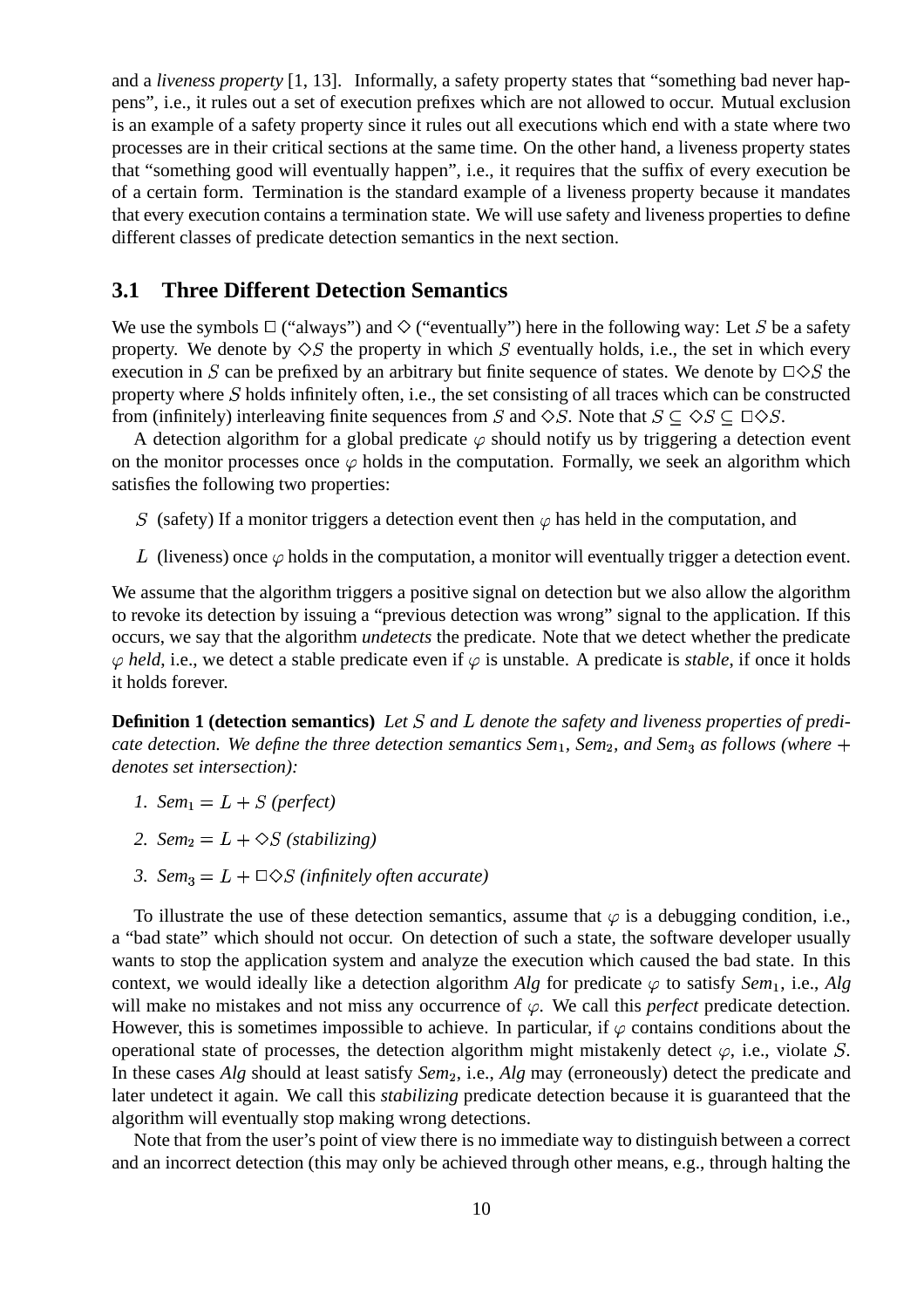system and inspecting it). Stabilizing predicate detection may, however, still be useful, e.g., in situations where false detections merely effect the *efficiency* of an application (not its correctness) or in situations where achieving *Sem*<sub>1</sub> is provably impossible. Revisiting our debugging example the developer may want to detect a predicate  $\varphi$  in his distributed application in order to identify an invalid state of the application. Detection semantics  $Sem_2$  are sufficient in most cases, as the developer can manually verify whether the predicate detection algorithm has been accurate. If it has not been, the predicate detection is continued.

But even *Sem*<sub>2</sub> is sometimes impossible to satisfy, i.e., *Alg* may make *infinitely* many mistakes about  $\varphi$  holding. In this case we would prefer that *Alg* behaves according to *Sem*<sub>3</sub>, i.e., *Alg* continuously switches between phases where possible detections are accurate and phases where mistakes regarding  $\varphi$  are made. We call this *infinitely often accurate* predicate detection. This means that if  $\varphi$  never holds then every detection event will be followed by an undetection event. Semantics  $Sem_3$  offer close to no guarantees and, hence, can be considered as a "best effort" specification. But at least it is better than ignoring the safety part of the specification overall (i.e., we rule out trivial predicate detection which always issues a detection event even in cases where  $\varphi$  never holds). Note that  $Sem_1 \subseteq Sem_2 \subseteq Sem_3$ .

The detection algorithms we study in the following sections all have a common architecture (see Figure 5). In particular they rely on the existence of a "low level" failure detection service which satisfies certain properties, e.g., those of  $\Diamond \mathcal{P}$  or  $\mathcal{P}$ . The goal of the algorithms is to provide the best possible detection semantics,



Figure 5: Architecture of the predicate detection algorithms at monitor  $m_i$ .

### **3.2 Global Predicates in Faulty Systems**

In systems with crash faults, it is a natural desire to detect a class of predicates which makes no sense in fault-free systems because we now additionally want to detect predicates involving the operational state of processes. For example, we may want to detect the fact that "process  $p_i$  crashed while holding a lock." To express this information within a global predicate we assume that the operational state of a process is explicitly modeled by a boolean flag *crashed* which is part of the global state. More specifically, *crashed*<sub>i</sub> is true iff  $p_i$  has crashed. Using this flag, we formalize the above predicate as  $lock_i = true \land crashed_i$ .

With respect to the truth value of a predicate on the global state, the *crashed* variables are treated just like other variables local to the processes. Let  $\alpha$  denote a local predicate which only references local variables of a process, e.g.,  $\alpha \equiv x_i = 1$ , and let  $\beta$  denote a predicate which only contains references to the operational state of a process, e.g.,  $\beta \equiv$  *crashed*<sub>i</sub>. To detect  $\alpha$  we can use a standard mechanism for predicate detection in fault free systems. Conversely, to detect  $\beta$  we can use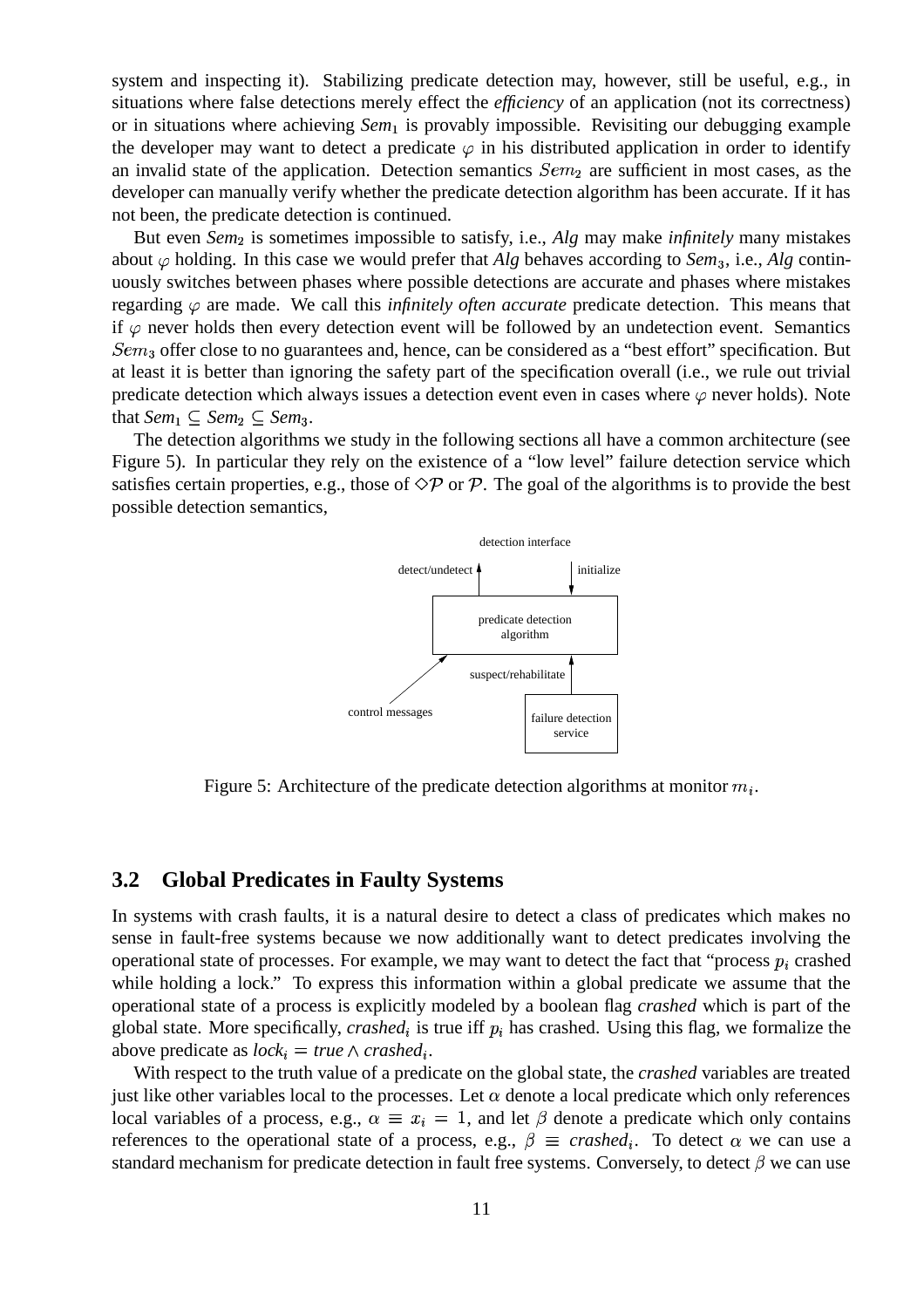a (reliable) failure detection algorithm. However, global predicates can be constructed from boolean combinations of  $\alpha$  and  $\beta$ . If we have disjunctions of  $\alpha$  and  $\beta$ , e.g.,  $x_i = 1 \vee$  *crashed<sub>i</sub>*, it is sufficient to run existing detection algorithms for  $\alpha$  and  $\beta$  independently and issue a detection event as soon as one of the algorithms issues such an event. However, global predicates that are a conjunction of  $\alpha$  and  $\beta$  are more difficult to detect and are the focus of this paper.

The following examples illustrate the types of predicates we address. Let  $ec<sub>i</sub>$  denote a local variable of  $p_i$  which stores the sequence number of events ("event count") on  $p_i$ .

- $ec_i \geq 5 \land crashed_i$ , i.e., " $p_i$  crashed after event 5"
- $ec_i = 5 \land crashed_i$ , i.e., " $p_i$  crashed immediately after event 5"
- $ec_i < 5 \land crashed_i$ , i.e., " $p_i$  crashed before reaching event 5"
- $ec_i = 5 \land \neg \text{crashed}_i$ , i.e., " $p_i$  executed event 5".

Although we have not restricted the class of predicates, it should be noted that only predicates are detectable that do not explicitly depend on global time. For instance, the predicate  $\varphi \equiv \varphi_i$  executed event  $e_i$  more than 10 seconds ago" is impossible to detect in an asynchronous system model where no notion of global time exists. In analogy to Charron-Bost et al. [6], we call predicates that do not refer to real time *time free*.

# **4 Predicate Detection in Faulty Systems**

We now consider an asynchronous system where crash faults can happen and study what types of detection semantics (i.e.,  $Sem_1$ ,  $Sem_2$ , or  $Sem_3$ ) are achievable using different classes of failure detectors. For simplicity, we will restrict our attention to the case where  $n = m = 1$ , i.e., a system with two processes only, namely an application process and a monitor process. We discuss the case where  $n, m > 1$  in Section 5.

If faults can happen, the predicate detection algorithm must cater for the fact that a failure detector issues a suspicion or rehabilitation of a process. A process is *rehabilitated* if it has been erroneously suspected and the failure detector revokes its suspicion. Figure 6 shows a generic detection algorithm for this case. A boolean flag  $h$  ("history") is used to record the type of the most recent event which was triggered at the interface.

### **4.1 Plausible Failure Detector**

Generally, the failure detector module accessed by the monitor issues suspicion and rehabilitation events for a process  $p_i$ . We define the following two properties concerning these events:

- (alternation) Suspicion and rehabilitation events for  $p_i$  alternate, i.e., the failure detector module never issues two suspicion events without issuing a rehabilitation event inbetween, and vice versa.
- (plausibility) Reception of a control message from  $p_i$  is only possible in phases where  $p_i$  is not suspected.

We argue later that these properties are fundamental to the predicate detection problem. Based on these properties, we define a plausible failure detector as follows:

**Definition 2 (plausible failure detector)** *A* plausible failure detector *is a failure detector which satisfies alternation and plausibility.*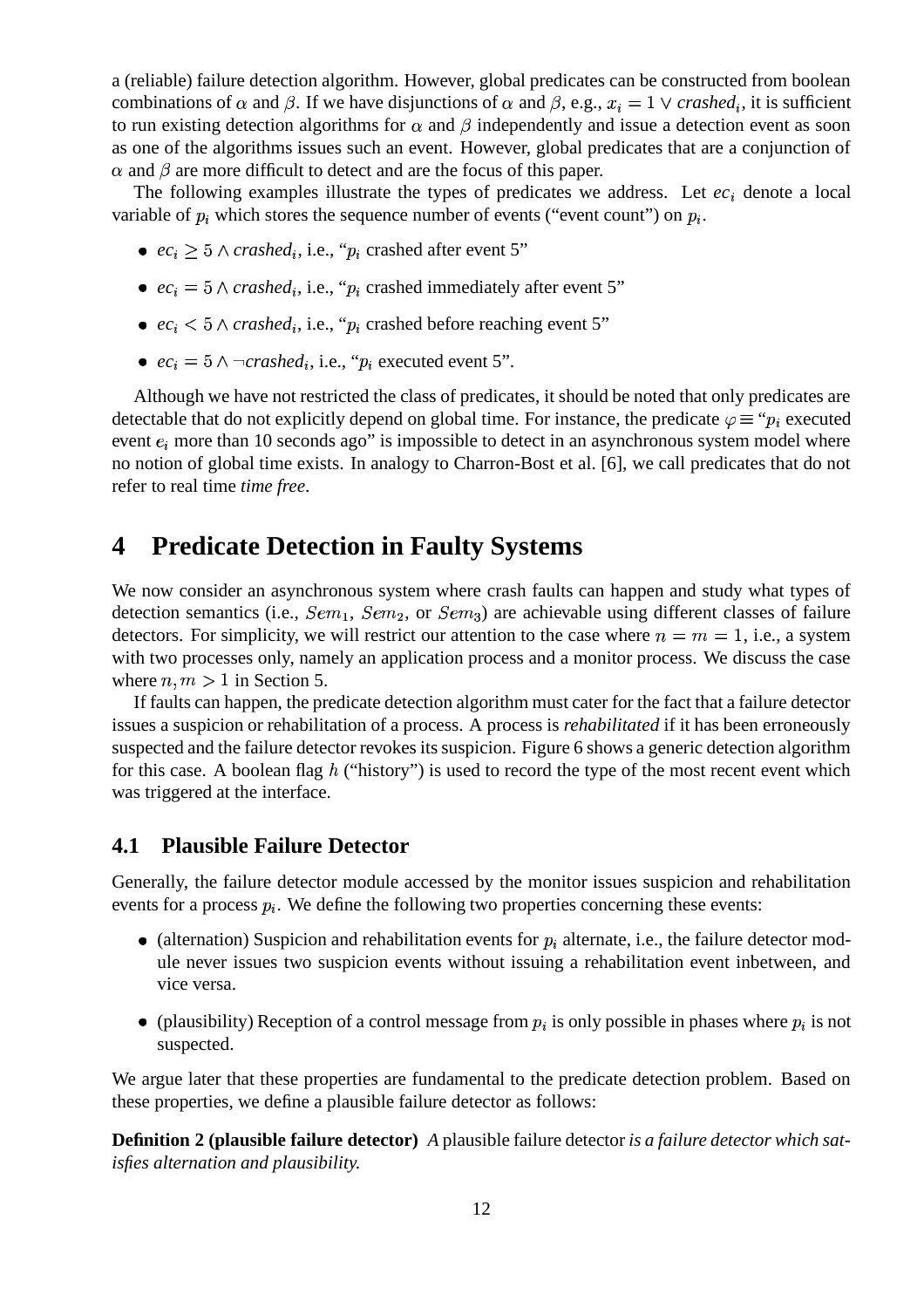On every monitor  $b$ :

### **variables:**

```
G:(s_1,\ldots,s_n) init (I_1,\ldots,I_n)crashed[1..n] array of \{true\{false\} init \{false, \ldots, false\}\varphi: G \times crashed \rightarrow {true, false} init \langleby application}

-
 true 
false  init false
```
#### **algorithm:** 1

| $\overline{2}$ | <b>upon</b> $\langle$ a message $(i, e)$ arrives $\rangle$ <b>do</b> |
|----------------|----------------------------------------------------------------------|
| 3              | $\langle$ update $G[i]$ according to $e \rangle$                     |
| 4              | if $\varphi(G, crashed) \wedge \neg h$ then                          |
| 5              | $h := true$                                                          |
| 6              | (trigger detection event)                                            |
| $\overline{7}$ | elsif $\neg \varphi(G, crashed) \wedge h$ then                       |
| 8              | $h := false$                                                         |
| 9              | (trigger undetection event)                                          |
| 10             | end                                                                  |
| 11             | <b>upon</b> $\langle p_i \rangle$ is suspected                       |
| 12             | or rehabilitated by failure detector) $\bf{do}$                      |
| 13             | $\langle$ update <i>crashed</i> [ <i>i</i> ] accordingly $\rangle$   |
| 14             | if $\varphi(G, crashed) \wedge \neg h$ then                          |
| 15             | $h := true$                                                          |
| 16             | (trigger detection event)                                            |
| 17             | elsif $\neg \varphi(G, crashed) \wedge h$ then                       |
| 18             | $h := false$                                                         |
| 19             | (trigger undetection event)                                          |
| 20             | end                                                                  |

Figure 6: Generic algorithm for predicate detection in faulty environments.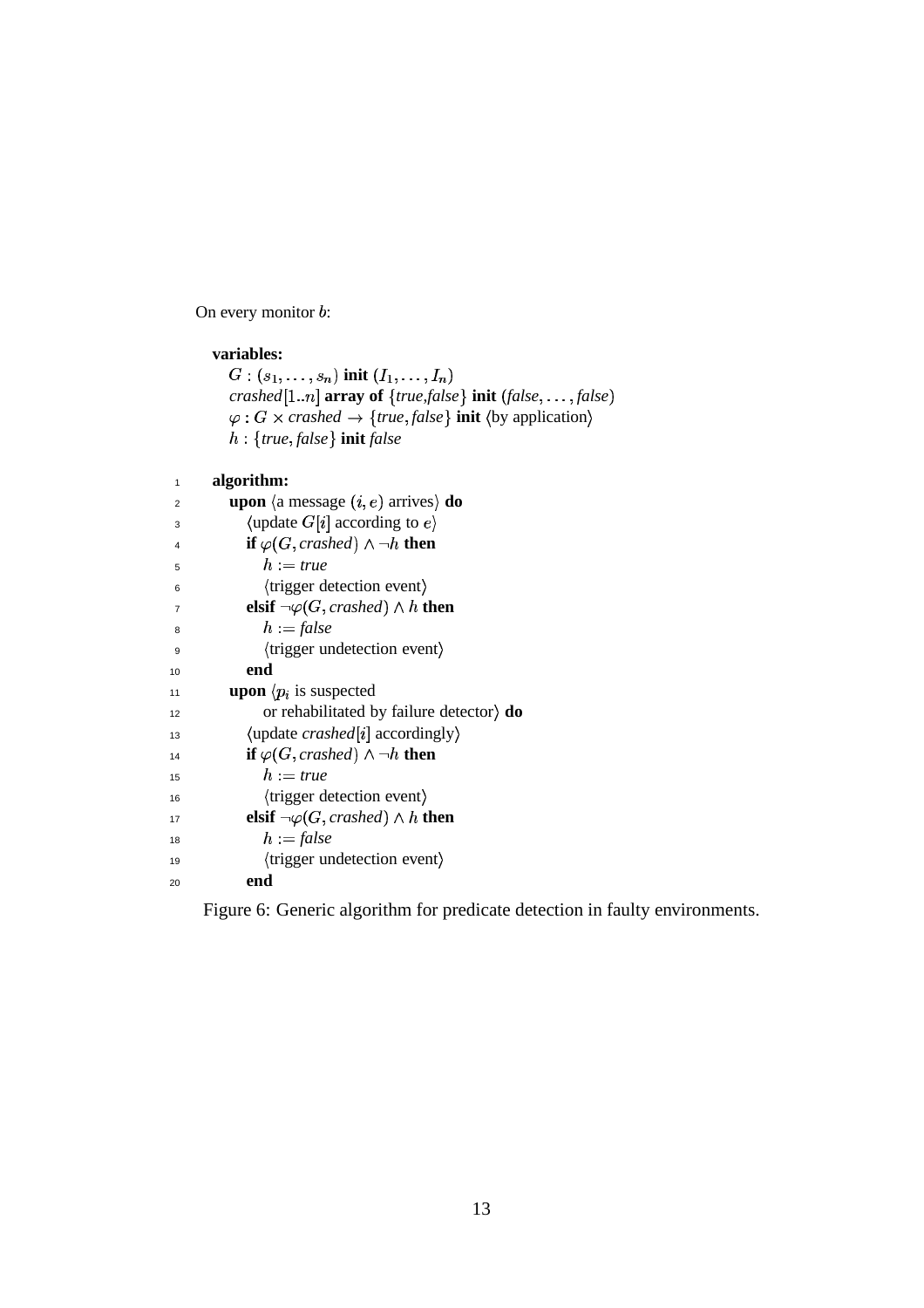On every monitor  $b$ :

|    | variables:                                                                |
|----|---------------------------------------------------------------------------|
|    | <i>suspects</i> set of $\langle$ processes $\rangle$ init $\emptyset$     |
|    | wasSuspected : {true, false} init false                                   |
|    |                                                                           |
| 1  | algorithm:                                                                |
| 2  | <b>upon</b> $\langle \mathcal{D} \rangle$ rehabilitates $p_i$             |
| 3  | or a control message from $p_i$ arrives) <b>do</b>                        |
| 4  | $was Suspected := false$                                                  |
| 5  | <b>if</b> $p_i \in$ <i>suspects</i> then                                  |
| 6  | $was Suspected := true$                                                   |
| 7  | suspects := suspects $\setminus \{p_i\}$                                  |
| 8  | $\langle$ trigger event "rehabilitation of $p_i$ ")                       |
| 9  | endif                                                                     |
| 10 | <b>if</b> $\langle$ control message was received in line 2 $\rangle$ then |
| 11 | $\langle$ deliver control message $\rangle$                               |
| 12 | if wasSuspected then                                                      |
| 13 | $subpects := supects \cup {p_i}$                                          |
| 14 | $\langle$ trigger event "suspicion of $p_i$ " $\rangle$                   |
| 15 | endif                                                                     |
| 16 | endif                                                                     |
| 17 | <b>upon</b> $\langle \mathcal{D}$ suspects $p_i \rangle$ <b>do</b>        |
| 18 | <b>if</b> $p_i \notin$ suspects then                                      |
| 19 | suspects := suspects $\cup \{p_i\}$                                       |
| 20 | $\langle$ trigger event "suspicion of $p_i$ " $\rangle$                   |
| 21 | endif                                                                     |

Figure 7: Implementation of a wrapper that makes any failure detector  $D$  in  $\Box \Diamond \mathcal{P}$  or  $\Diamond \mathcal{P}$  plausible in asynchronous systems. Note that line 2 and 17 refer to events generated by  $D$  while in lines 8, 11, 14, and 20 events at the interface of the plausible failure detector are triggered which are then processed at lines 2 and 11 in the algorithm of Figure 6.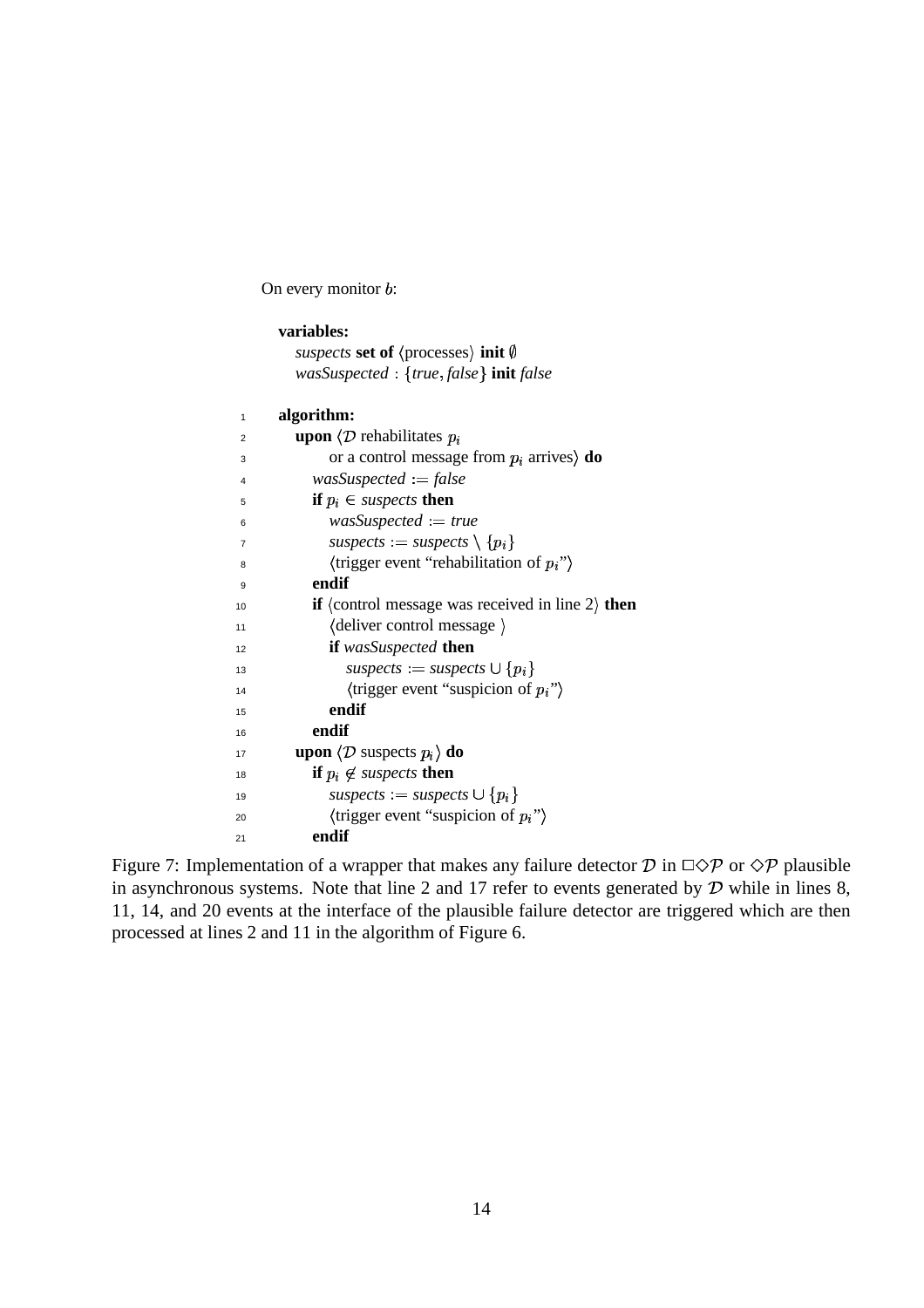Figure 7 gives the pseudocode that converts failure detectors in  $\Box \Diamond \mathcal{P}$  or  $\Diamond \mathcal{P}$  into their plausible equivalent. For this purpose, the failure detector also takes into account the control messages of the processes. Indeed, if a control message from process  $p_i$  is received while the failure detector suspects  $p_i$ , then  $p_i$  is rehabilitated. However, this requires that the delivery of control messages is included into the wrapper which constitutes the plausible failure detector (see Figure 8).



Figure 8: Interface of a plausible failure detector.

As shown in the following lemma, for most failure detector classes a plausible failure detector still belongs to the same class of failure detectors as its non-plausible equivalent.

**Lemma 1** Let F be either failure detector class  $\Box \Diamond \mathcal{P}$  or  $\Diamond \mathcal{P}$  and let  $\overline{F}$  denote the set of failure detectors from  $F$  which are plausible. Then  $F \cong \bar{F}$ .

PROOF SKETCH: A failure detector is rendered plausible by wrapping the failure detector and the delivery module for control messages into a separate module. If a control message arrives after a suspicion event has been generated, a rehabilitation event is passed to the detection algorithm before delivering the control message. Clearly, the wrapper can be implemented in asynchronous systems. ASSUME: Let F denote either  $\Box \Diamond \mathcal{P}$  or  $\Diamond \mathcal{P}$  and let D be a failure detector from F.

PROVE: The algorithm in Figure 7 issues events that satisfy the requirements of  $\bar{F}$ .

- $1 \langle 1 \rangle 1$ . The algorithm satisfies strong completeness.
- 1.1  $\langle 2 \rangle$ 1. ASSUME:  $p_i$  crashes.

PROVE: An event "suspicion of  $p_i$ " is eventually triggered.

- 1.1.1  $\langle 3 \rangle$ 1. Eventually D suspects  $p_i$ . PROOF: From the fact that  $\mathcal D$  satisfies strong completeness.  $\Box$
- 1.1.2  $\langle 3 \rangle 2$ . CASE:  $p_i \notin$  suspects PROOF: Directly from the algorithm (lines  $17-21$ ).  $\Box$

```
1.1.3 \langle 3 \rangle 3. CASE: p_i \in suspects
           PROOF: Since suspects = \emptyset initially and the only place where p_i can be added to suspects
           is line 13 or 19 of the algorithm it follows, that the algorithm must previously have issued a
           suspicion event in line 14 or 20. \Box
```
- 1.1.4  $\langle 3 \rangle 4$ . Q.E.D. PROOF: Steps  $\langle 3 \rangle 2$  and  $\langle 3 \rangle 3$  cover all cases.  $\Box$
- 1.2  $\langle 2 \rangle 2$ . Q.E.D. PROOF: From step  $\langle 2 \rangle 1$ .  $\Box$
- 2  $\langle 1 \rangle$ 2. The algorithm satisfies the accuracy requirement of F.
- 2.1  $\langle 2 \rangle$ 1. Case:  $F = \Box \Diamond \mathcal{P}$

PROOF SKETCH: We must show that a non-crashed process is not suspected permanently.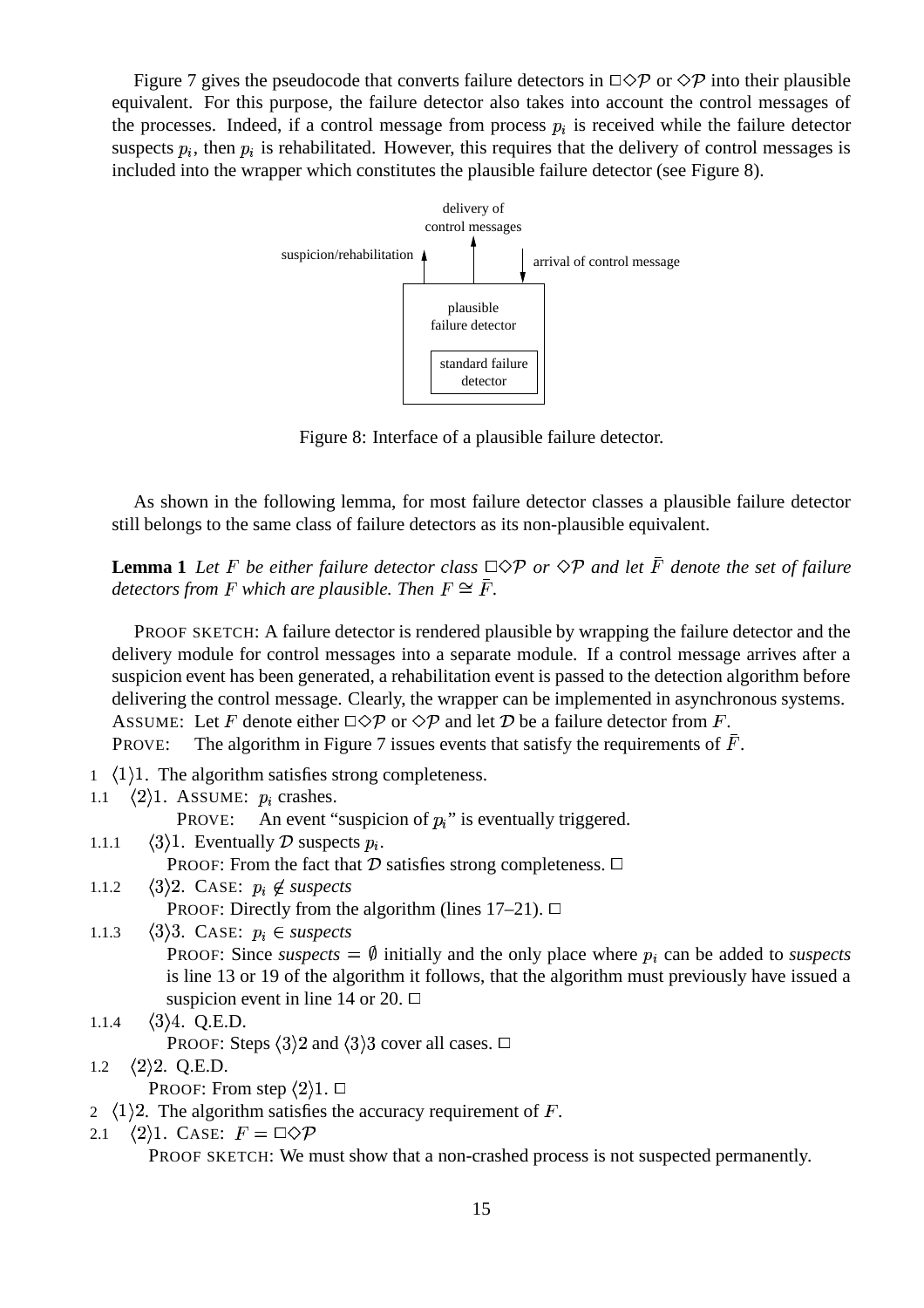2.1.1  $\langle 3 \rangle$ 1. ASSUME:  $p_i$  is correct and there is a time t where  $p_i$  is suspected in line 14 or 20 but never rehabilitated in line 8 after t.

PROVE: false

PROOF: From the infinitely often accuracy property of  $D$  and since  $p_i$  is correct, eventually  $p_i$  is rehabilitated by  $\mathcal D$  in line 2. Since  $p_i$  has been previously suspected, it is an element of *suspects* and hence the algorithm issues a rehabilitation event in line 8, a contradiction.  $\Box$ 

- 2.1.2  $\langle 3 \rangle 2$ . Q.E.D. PROOF: Indirectly from step  $\langle 3 \rangle 1$ .  $\Box$
- 2.2  $\langle 2 \rangle 2$ . CASE:  $F = \Diamond P$ **PROOF SKETCH:** We must show that there is a time after which a correct process  $p_i$  is not wrongly suspected in line 14 or 20.
- 2.2.1  $\langle 3 \rangle$ 1. There is a time t after which D does not suspect a correct process anymore, i.e., after t, process  $p_i$  has been rehabilitated in line 2 and is never suspected in line 17. PROOF: From the eventual strong accuracy of  $\mathcal{D}$ .  $\Box$
- 2.2.2  $\langle 3 \rangle$  There are at most finitely many control messages in transit from  $p_i$  to the monitor at time .

PROOF: From the fact that  $p_i$  has only run for a finite time.  $\Box$ 

2.2.3  $\langle 3 \rangle$ 3. Consider the arrival of the first control message m after time t. Following this arrival lines 8 and 14 are *not* executed.

> **PROOF:** From step  $\langle 3 \rangle$ 1 follows that  $p_i \notin$  suspects when m arrives. Hence, line 8 is not executed. From the use of the *wasSuspected* flag follows that the condition in line 12 is false and so line 14 is not executed either.  $\Box$

# 2.2.4  $\langle 3 \rangle 4$ . Q.E.D.

PROOF: From step  $\langle 3 \rangle 2$  and repeatedly applying step  $\langle 3 \rangle 3$  we can show that after t,  $p_i$  is not suspected anymore in line 14.  $\Box$ 

2.3  $\langle 2 \rangle$ 3. Q.E.D.

PROOF: Steps  $\langle 2 \rangle 1$  and  $\langle 2 \rangle 2$  cover all cases.  $\Box$ 

 $3 \langle 1 \rangle 3$ . The algorithm satisfies alternation.

PROOF SKETCH: We prove this claim only for the case where a suspicion is followed by a rehabilitation. The converse is analogous.

- 3.1  $\langle 2 \rangle$ 1. ASSUME: *e* is a suspicion event of the algorithm and *e'* is the following event issued by the algorithm.
	- PROVE:  $e'$  is a rehabilitation event.

PROOF: Since  $e$  is a suspicion event, it was generated in line 14 or 20 of the algorithm. This means that  $p_i \in$  *suspects* and another suspicion event is only generated if the opposite is true. This can be only performed by executing line 7. This implies execution of line 8 and thus triggering a rehabilitation event. Hence,  $e'$  is a rehabilitation event.  $\Box$ 

3.2  $\langle 2 \rangle 2$ . Q.E.D.

PROOF: From step  $\langle 2 \rangle 1$ .  $\Box$ 

- $4 \langle 1 \rangle 4$ . The algorithm satisfies plausibility.
- 4.1  $\langle 2 \rangle$ 1. ASSUME: Line 11 is executed.
	- PROVE: If there has been at least one event issued, then the most recent event issued was a rehabilitation event.

PROOF: Assume there has been at least one event issued. If this was a suspicion event, then at line 2  $p_i \in$  *suspects*, otherwise  $p_i \notin$  *suspects*. In the latter case we have shown the claim already. In the former case the algorithm issues a rehabilitation event in line 8 prior to delivering the control message.  $\square$ 

4.2  $\langle 2 \rangle 2$ . Q.E.D.

PROOF: From step  $\langle 2 \rangle 1$ .  $\Box$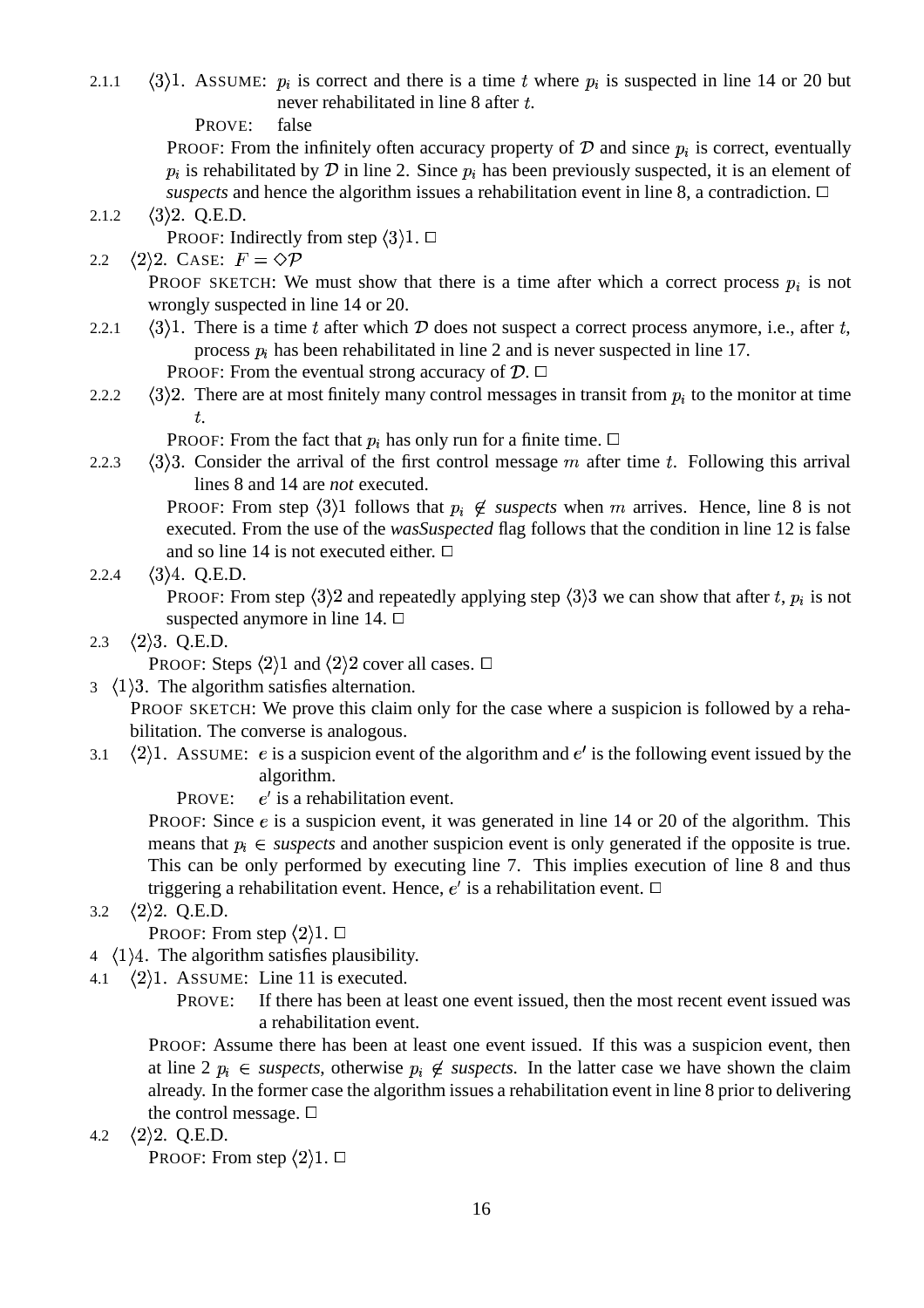5  $(1)$  5. Q.E.D.

PROOF: From steps  $\langle 1 \rangle 1$  to  $\langle 1 \rangle 4$  and Definition 2.  $\Box$ 

Transforming a failure detector  $\mathcal D$  in  $\mathcal P$  into a plausible failure detector using the algorithm in Figure 7 may result in a weaker failure detector. Indeed, assume a system with one process  $p$  and one monitor *b*, where *p* has sent a control message *msg* and then crashes. Before *b* receives the control message, it detects the crash of  $p$ . On reception of  $msg$ , the plausible version of  $D$  rehabilitates in order to receive *msg*. Later,  $D$  eventually suspects  $p$  again. However, a failure detector in  $P$  is not allowed to make mistakes, i.e., can never rehabilitate processes. Hence, if  $D$  is made plausible with algorithm in Figure 7, it is no longer in class  $P$ . This is the reason why Lemma 1—using this particular wrapper—does not hold for failure detectors in  $P$ .

# **4.2 Using an Infinitely Often Accurate Failure Detector (**-**)**

Consider a purely asynchronous system in which crash faults can happen. Garg and Mitchell [11] have shown that a failure detector in  $\Box \Diamond \mathcal{P}$  can be implemented in these systems, e.g., an *infinitely often accurate failure detector*. Additionally we assume that such a failure detector is plausible. In such cases predicate detection is only achievable with semantics *Sem*<sub>3</sub>.

**Theorem 4** In asynchronous systems with crash failures and any failure detector in  $\Box \Diamond P$  it is (a) *possible to satisfy detection semantics Sem*- *but it is (b) impossible to satisfy detection semantics Sem*<sub>2</sub> and *Sem*<sub>1</sub> for general predicates without a failure detector strictly stronger than  $\Box \Diamond \mathcal{P}$ .

PROOF SKETCH: We prove (a) using the standard algorithm in Figure 6. The reliable channel assumption ensures satisfaction of the liveness requirement of *Sem*<sub>3</sub> and the plausible infinitely often accuracy of failure detection ensures the safety requirement of *Sem*<sub>3</sub>. Part (b) is proven indirectly: We assume that an algorithm satisfying *Sem*<sub>2</sub> exists and use it to construct a failure detector that allows to solve consensus, a contradiction to the impossibility result by Fischer, Lynch and Paterson [9].

- ASSUME: The system model is deterministic (i.e., allows no randomization), asynchronous with crash failures and any failure detector in  $\Box \Diamond \mathcal{P}$ .
- PROVE: It is (a) possible to satisfy detection semantics *Sem*<sub>3</sub> but it is (b) impossible to satisfy detection semantics *Sem*<sub>2</sub> and *Sem*<sub>1</sub> for general predicates.
- 1  $\langle 1 \rangle$ 1. A plausible failure detector in  $\Box \Diamond \mathcal{P}$  is available. PROOF: Follows from Lemma 1. □
- $2 \langle 1 \rangle 2$ . General predicates are detectable with semantics *Sem*<sub>3</sub> in the given system model.
- 2.1  $\langle 2 \rangle$ 1. The algorithm in Figure 6 satisfies the liveness requirement L of the predicate detection problem.

ASSUME:  $\varphi$  holds within the computation.

- PROVE: The algorithm eventually triggers a detection event in line 6 or 16.
- 2.1.1  $\langle 3 \rangle$ 1. Without loss of generality  $\varphi$  has the form  $\alpha \wedge \beta$  where  $\alpha$  refers to the local state of  $p_i$  and  $\beta$  refers to the operational state of  $p_i$ .  $p_i$  sends control messages to the monitor about the state sequence resulting in state  $\alpha$ .

PROOF: From the assumption that  $\varphi$  holds and the algorithm.  $\Box$ 

2.1.2  $\langle 3 \rangle$ 2. Eventually, these messages arrive at the monitor and the monitor constructs a sequence of global states resulting in a state where  $\alpha$  holds.

PROOF: From step  $\langle 3 \rangle 1$ , the FIFO reliable channel assumption and the algorithm.  $\Box$ 

- 2.1.3  $\langle 3 \rangle$ 3. CASE:  $\beta$  has the form *crashed<sub>i</sub>*.
- 2.1.3.1  $\langle 4 \rangle$ 1.  $p_i$  crashed in a state where  $\alpha$  held. PROOF: From assumption that  $\varphi$  holds in the computation.  $\Box$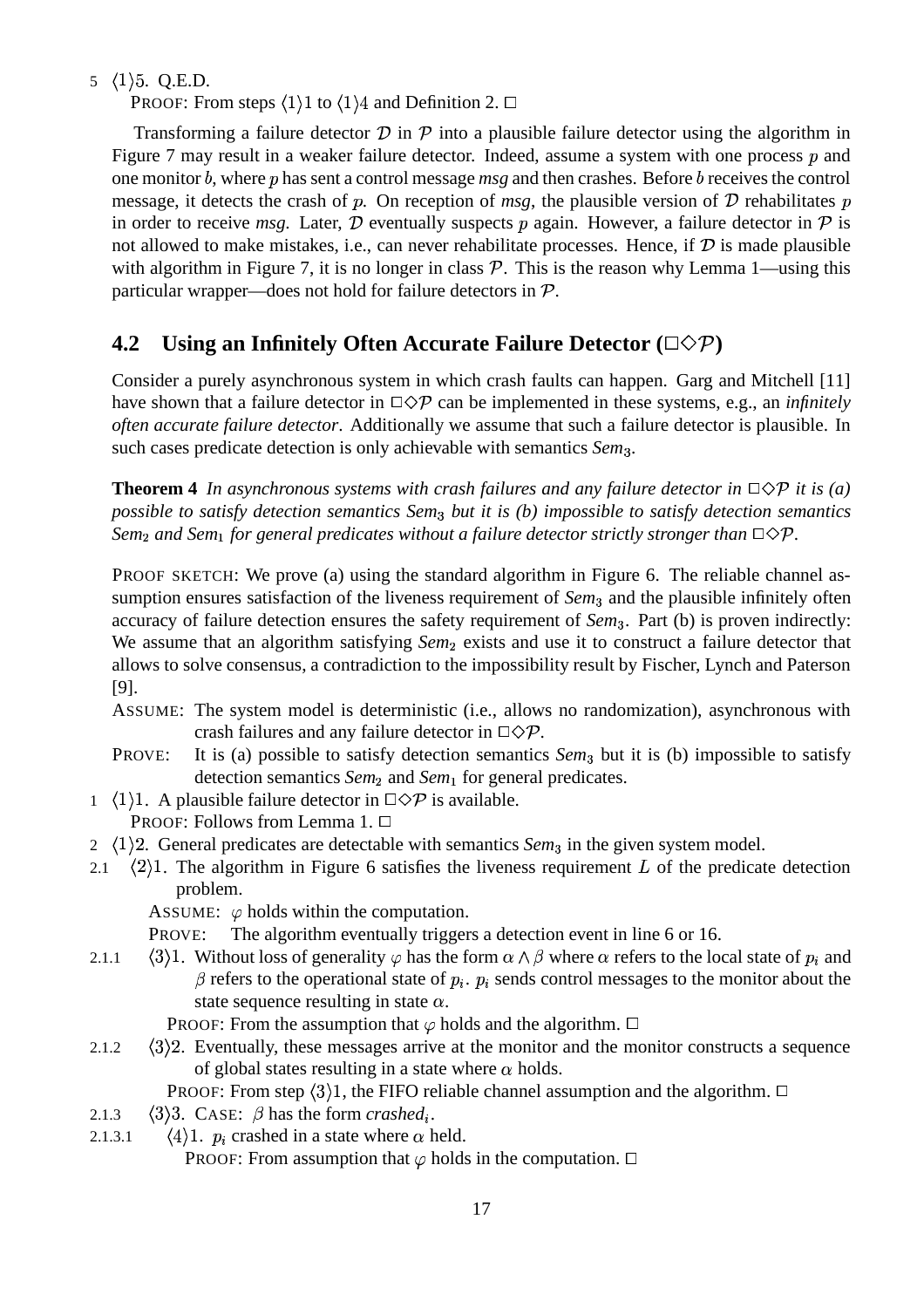- 2.1.3.2  $\langle 4 \rangle$ 2.  $p_i$  is eventually suspected after the final control message from  $p_i$  arrived. PROOF: From step  $\langle 4 \rangle$ 1, strong completeness and plausibility of the failure detector (step  $\langle 1 \rangle$ 1), and the algorithm.  $\Box$
- 2.1.3.3  $\langle 4 \rangle$ 3. Q.E.D. PROOF: From steps  $\langle 3 \rangle 2$  and  $\langle 4 \rangle 2$  the algorithm will trigger a detection event in line 16.  $\Box$ 2.1.4  $\langle 3 \rangle 4$ . CASE:  $\beta$  has the form  $\neg\textit{crashed}_i$ .
- PROOF: Since the failure detector satisfied plausibility, application events are only processed when  $p_i$  is supposed to be up. Since the algorithm has already constructed a global state in which  $\alpha$  holds (step  $\langle 3 \rangle 2$ ), the final control message to construct alpha arrives in a state where  $\alpha \wedge \neg \text{crashed}_i \equiv \alpha \wedge \beta$  holds. Therefore, the algorithm triggers a detection event in line 6.  $\Box$
- 2.1.5  $\langle 3 \rangle$ 5. Q.E.D.

PROOF: Steps  $\langle 3 \rangle 3$  and  $\langle 3 \rangle 4$  cover all cases.  $\Box$ 

2.2  $\langle 2 \rangle$ 2. The algorithm in Figure 6 satisfies the safety requirement  $\square \diamond S$  of the predicate detection problem.

PROOF SKETCH: We assume that  $\varphi$  never holds and t is a point in time of an execution. We must show that there is a time  $t' \geq t$  such that the algorithm does not indicate that  $\varphi$  holds. Basically, there are three cases to consider: (1) The algorithm has never issued a detection event before  $t$ , (2) the most recent event issued by the algorithm was an undetection event, or (3) the most recent event was a detection event. Cases (1) and (2) are trivial. In the third case, obviously the algorithm has made a wrong failure detection which can only be due to an up process being suspected to be down (this follows from the plausibility of the failure detector). Since the failure detector is infinitely often accurate, it will eventually rehabilitate that process at some future point in time  $t'$  leading to an undetection.

- 2.2.1  $\langle 3 \rangle$ 1. ASSUME:  $\varphi$  never holds in some execution and let t be a point in time of that execution. PROVE: There is a point in time  $t' \geq t$  such that the algorithm indicates that  $\varphi$  does not hold.
- 2.2.1.1  $\langle 4 \rangle$ 1. CASE: The algorithm has never issued any detection or undetection event. Proof: Take  $t'=t.$   $\Box$
- 2.2.1.2  $\langle 4 \rangle$  2. CASE: The most recent event has been an undetection event. Proof: Take  $t'=t.$   $\Box$
- 2.2.1.3  $\langle 4 \rangle$ 3. CASE: The most recent event has been a detection event.
- 2.2.1.3.1  $\Diamond$ 1.  $\varphi$ (*G*, *crashed*) and *h* both equal *true* at time *t*. PROOF: From the algorithm.  $\Box$
- 2.2.1.3.2  $\geq$  2. The detection event resulted from a wrong suspicion of some process  $p_i$  issued by the failure detector in line 11.
	- **PROOF:** If the detection event was due to the rehabilitation of some process  $p_i$  in line 11 or due to the arrival of a control message in line 2, then  $\varphi$  must have held in the computation, a contradiction to the assumption of step  $\langle 3 \rangle 1$ .  $\Box$
- 2.2.1.3.3  $\Delta$ )3. There is a time  $t' \geq t$  such that the failure detector rehabilitates  $p_i$ . **PROOF:** From step  $\langle 5 \rangle 2$  and the assumption that  $\varphi$  never holds, we know that  $p_i$  is a correct process. The step follows from this and the infinitely often accuracy property of the failure detector.  $\Box$
- 2.2.1.3.4  $4.$  Q.E.D.

PROOF: Directly from step  $\langle 5 \rangle 3$ .  $\Box$ 

- 2.2.1.4  $\langle 4 \rangle$ 4. Q.E.D.
	- PROOF: Steps  $\langle 4 \rangle 1$ ,  $\langle 4 \rangle 2$  and  $\langle 4 \rangle 3$  cover all cases.  $\Box$
- 2.2.2  $\langle 3 \rangle 2$ . Q.E.D. PROOF: Directly from step  $\langle 3 \rangle 1$ .  $\Box$
- 2.3  $\langle 2 \rangle$ 3. Q.E.D.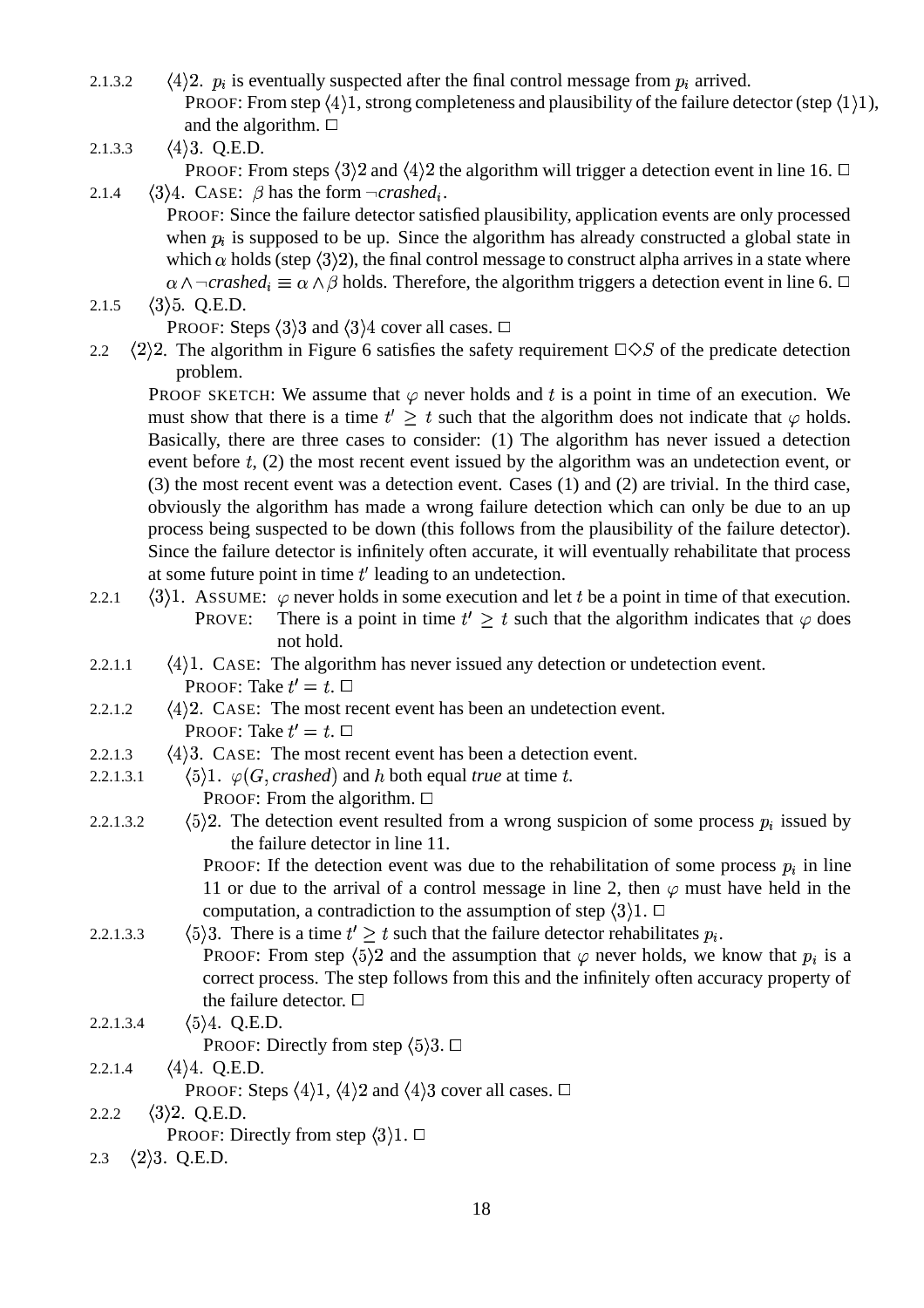PROOF: From steps  $\langle 2 \rangle 1$  and  $\langle 2 \rangle 2$  we have that the algorithm satisfies *Sem*<sub>3</sub>.  $\Box$ 

- 3 (1)3. It is impossible to detect general predicates according to *Sem*<sub>2</sub> or *Sem*<sub>1</sub> in the given system model.
- 3.1  $\langle 2 \rangle$ 1. It is impossible according to *Sem*<sub>2</sub>.
- 3.1.1  $\langle 3 \rangle$ 1. ASSUME: There exists an algorithm *Alg* which solves the predicate detection problem according to *Sem*<sub>2</sub> in the given system model.

PROVE: false

3.1.1.1  $\langle 4 \rangle$ 1. Consider the predicate  $\varphi \equiv$  *crashed<sub>i</sub>*. Then *Alg* satisfies eventual strong accuracy and strong completeness for  $p_i$ .

PROOF: From the assumption and the definition of *Sem*<sub>2</sub>. □

- 3.1.1.2  $\langle 4 \rangle$ 2. Consensus is solvable in the given system model. PROOF: Use the algorithm in step  $\langle 4 \rangle 1$  to build an eventually perfect failure detector in the given system model and apply the algorithm of Chandra and Toueg [3].  $\Box$
- 3.1.1.3  $\langle 4 \rangle$ 3. Q.E.D. PROOF: Step  $\langle 4 \rangle$ 2 is a contradiction to the result of Fischer, Lynch and Paterson [9] (note that this result also holds in the interrupt model).  $\Box$ 3.1.2  $\langle 3 \rangle 2$ . Q.E.D. PROOF: Follows indirectly from step  $\langle 3 \rangle 1$ .  $\Box$
- 3.2  $\langle 2 \rangle$ 2. It is impossible according to *Sem*<sub>1</sub>.
	- PROOF: From step  $\langle 2 \rangle 1$  and the fact that  $Sem_2 \supseteq Sem_1$ .  $\Box$
- 3.3  $\langle 2 \rangle$ 3. Q.E.D.

PROOF: From steps  $\langle 2 \rangle 1$  and  $\langle 2 \rangle 2$ .  $\Box$ 

4  $\langle 1 \rangle 4$ . Q.E.D.

PROOF: Step  $\langle 1 \rangle$ 2 shows claim (a), step  $\langle 1 \rangle$ 3 claim (b).  $\Box$ 

# **4.3 Using an Eventually Perfect Failure Detector ()**

Defining stronger limitations on incorrect failure suspicions results in stronger predicate detection semantics. As P and  $\Diamond P$  are stronger than  $\Box \Diamond P$  [11], Theorem 4 (a) holds also for these failure detectors, i.e., *Sem*<sub>3</sub> can be achieved. Note that the failure detector must be made plausible before being used in the algorithm of Figure 6.<sup>2</sup>

**Corollary 1** *In asynchronous systems with crash failures and any failure detector in*  $\Diamond P$  *it is possible to satisfy detection semantics Sem*- *.*

PROOF SKETCH: Follows from Theorem 4, the fact that  $\Diamond P \succ \Box \Diamond P$ .

ASSUME: A failure detector in  $\Diamond \mathcal{P}$  is available.

PROVE: There exists an algorithm that solves the predicate detection problem with *Sem*<sub>3</sub>.

 $1 \quad (1)$ 1. There exists an algorithm that solves the predicate detection problem using any failure detector in  $\square \Diamond \mathcal{P}$  with semantics *Sem*<sub>3</sub> in the given system model.

PROOF: From Theorem 4. □

- 2  $\langle 1 \rangle$ 2. A failure detector in  $\Diamond \mathcal{P}$  satisfies the properties of  $\Box \Diamond \mathcal{P}$ . PROOF: Obvious, since  $\Diamond \mathcal{P}$  imposes stronger requirements on the behavior of failure detectors than  $\Box \Diamond \mathcal{P}$ .  $\Box$
- $3 \langle 1 \rangle 3$ . Q.E.D.
	- PROOF: From steps  $\langle 1 \rangle 1$  and  $\langle 1 \rangle 2$ .  $\Box$

<sup>&</sup>lt;sup>2</sup>Also note that although making  $P$  plausible with the wrapper in Figure 7 weakens the failure detector to  $\Diamond P$ , Theorem 4 (a) still holds.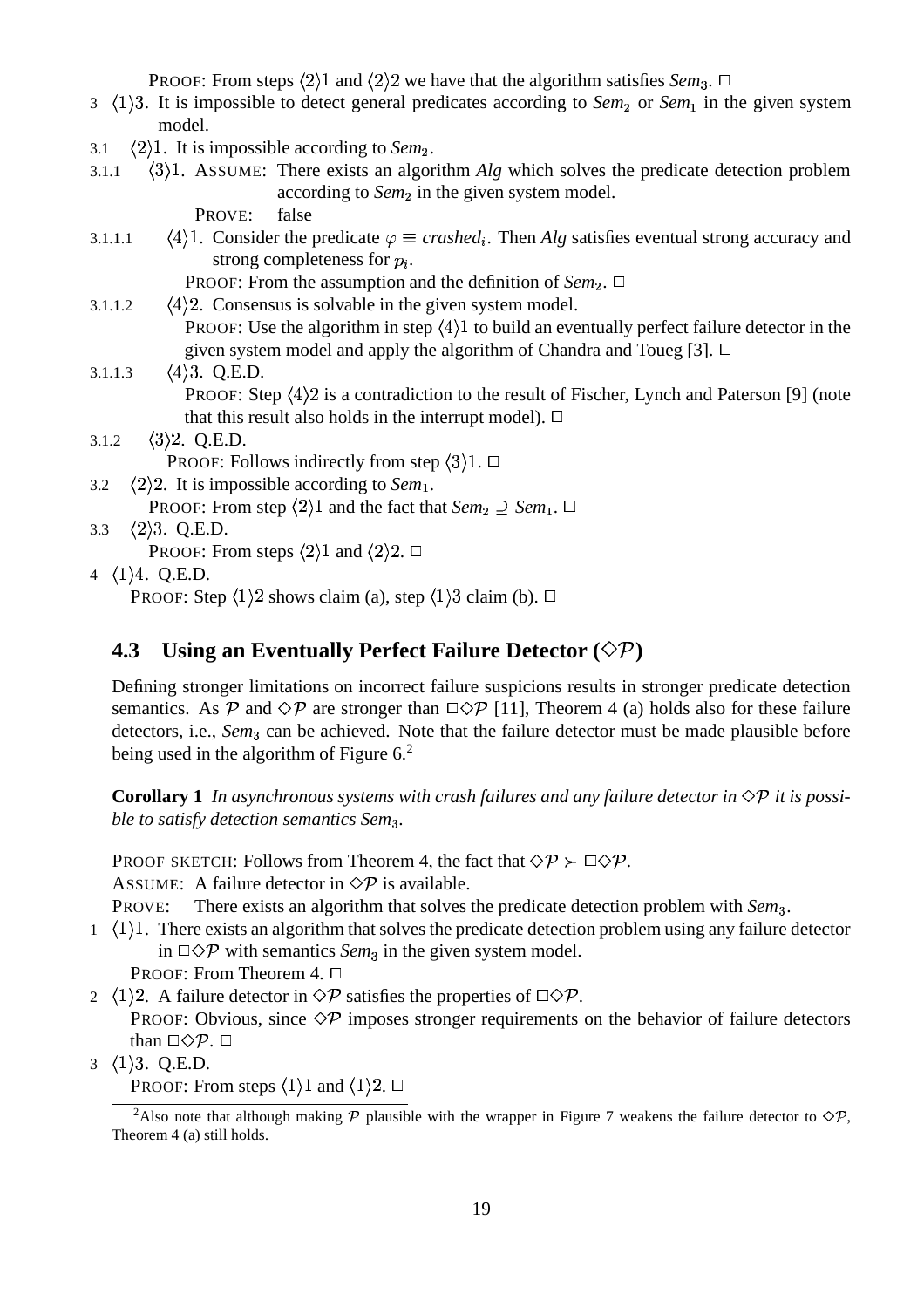However, although an eventually perfect failure detector is stronger, it still is not sufficient to detect predicates perfectly. Actually, even a perfect failure detector cannot achieve perfect predicate detection. The intuitive reason for this is depicted in Figure 9. Consider the case where a predicate  $\varphi$  is true iff  $p_1$  crashes after event  $e_1$ , i.e.,  $\varphi \equiv ec_1 = 1 \wedge crashed_1$ . After suspecting  $p_1$  (see Figure 9 (b)) the monitor  $b_1$  must eventually raise an exception to the application that the predicate held. However,  $b_1$  can never be sure that the predicate detection is accurate, because a message from  $p_1$ may arrive later informing it about an event  $e_2$  (see Figure 9 (a)). Since the message can be delayed for an arbitrary amount of time,  $b_1$  cannot distinguish between both scenarios.



Figure 9: Predicate  $\varphi \equiv e c_1 = 1 \wedge crashed_1$  is not detectable according to detection semantics *Sem*<sub>1</sub> with any failure detector in  $P$ .

**Theorem 5** *In asynchronoussystems with crash failures and any failure detector notstrictly stronger than*  $P$  *it is impossible to satisfy detection semantics Sem*<sub>1</sub>.

ASSUME: Perfect failure detectors are available.

- PROVE: There exists no algorithm that solves the predicate detection problem with semantics Sem<sub>1</sub> in the given system model.
- 1 (1)1. ASSUME: There exists an algorithm *Alg* which solves the predicate detection problem with semantics Sem<sub>1</sub> using perfect failure detectors.

PROVE: false

1.1  $\langle 2 \rangle$ 1. Consider an execution  $\sigma_1$  where an event  $x := 1$  happens on a process p at time t, where crashes after t without executing another event, and where Alg is used to detect  $\varphi \equiv x =$  $1 \wedge crashed_p$ . (This is visualized in Figure 9 (b) where  $e_1$  denotes the event  $x := 1$ .) Then there is a point in time  $t'$  where  $Alg$  triggers a detection event.

PROOF: Obviously,  $\varphi$  holds in the execution as soon as p crashed. Since *Alg* satisfies *Sem*<sub>1</sub>, it eventually triggers a detection event. The time  $t'$  at which this happens is the witness for the claim.

1.2  $\langle 2 \rangle 2$ . Consider an execution  $\sigma_2$  which is the same as  $\sigma_1$  except that p executes another event  $x := 2$  after executing  $x := 1$  and before crashing. (See Figure 9 (a) where  $e_2$  denotes the additional event  $x := 2$ .) Furthermore, the control message is delayed in such a way that it is delivered to  $Alg$  after time  $t'$ . Then  $Alg$  never issues a detection event.

PROOF: Since  $\varphi$  never holds in  $\sigma_2$  and Alg satisfies *Sem*<sub>1</sub>, it never detects  $\varphi$ .  $\Box$ 

1.3  $\langle 2 \rangle$ 3. *Alg* issues a detection event in  $\sigma_2$  at time t'.

PROOF: Follows from step  $\langle 2 \rangle 1$  and the fact that  $\sigma_2$  is indistinguishable from  $\sigma_1$  up to time t' in an asynchronous system.

1.4  $\langle 2 \rangle 4$ . Q.E.D.

PROOF: Step  $\langle 2 \rangle 3$  is a contradiction to step  $\langle 2 \rangle 2$ .  $\Box$ 

2  $\langle 1 \rangle$ 2. Q.E.D.

PROOF: Follows indirectly from step  $\langle 1 \rangle 1$ .  $\Box$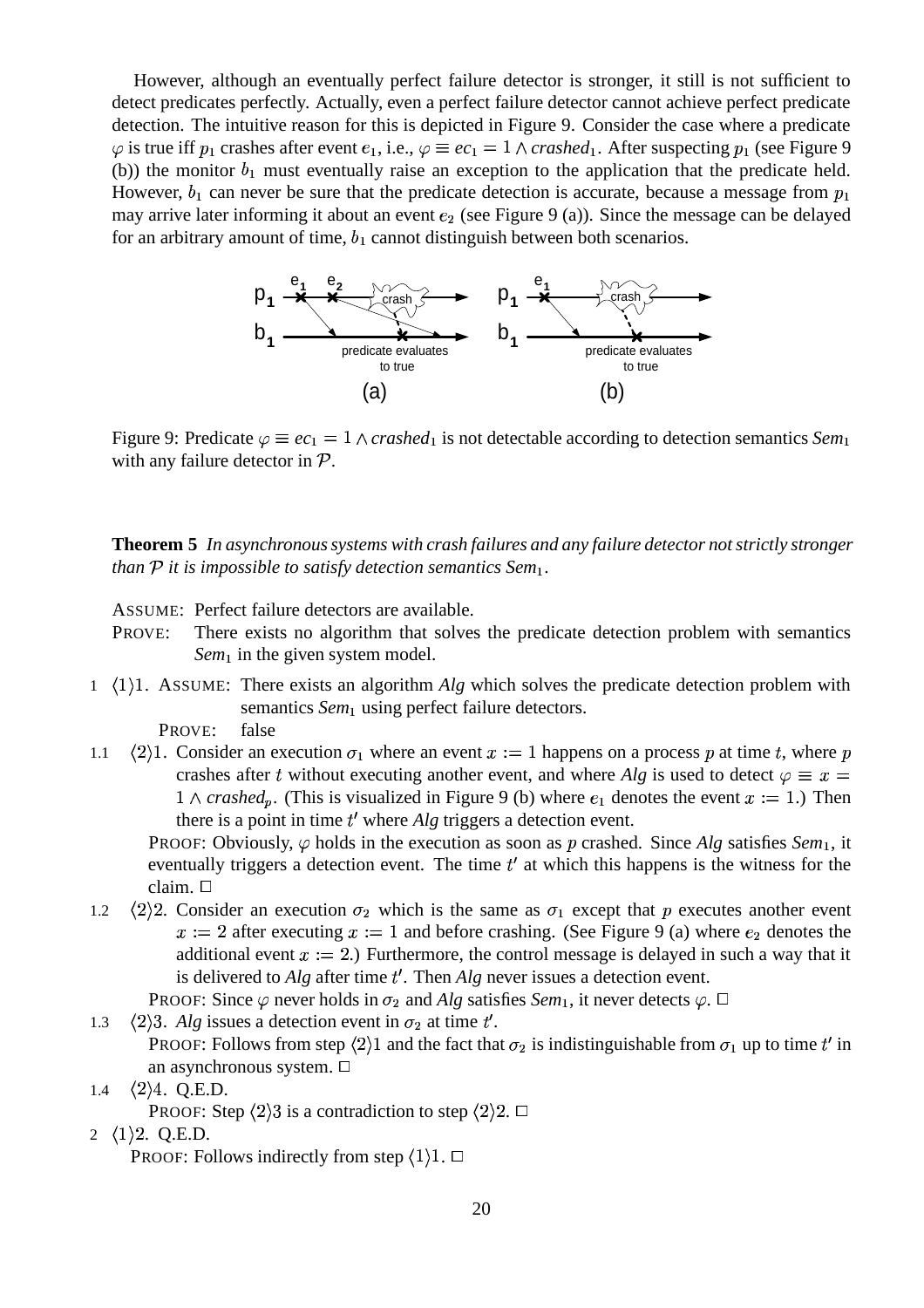**Corollary 2** *In asynchronoussystems with crash failures and any failure detector notstrictly stronger than*  $\Diamond P$  *it is impossible to satisfy detection semantics Sem*<sub>1</sub>.

PROOF SKETCH: Follows from Theorem 5 and the fact that  $P \succ \Diamond P$ .

On the other hand, detecting  $Sem_2$  with  $\Diamond P$  is achievable. However, the proof again relies on the fact that the given failure detector is plausible. Using a non-plausible failure detector may cause a miss of the occurrence of certain predicates and thus violate the liveness property. Assume, for instance, the predicate  $\varphi \equiv x_i = 1 \land \neg \text{crashed}_i$ , with x initially 0. Furthermore, assume that the failure detector D in  $\Diamond P$  is not plausible and that it erroneously suspects process  $p_i$ . Although  $p_i$ sends the control messages about an event that sets  $x$  to 1 and back to 0 again, the monitor does not detect that  $\varphi$  has held.

### **Theorem 6** In asynchronous systems with crash failures and any failure detector in  $\Diamond P$  it is possible *to satisfy detection semantics Sem .*

PROOF SKETCH: The proof is similar to the proof of Theorem 4, i.e., we use the algorithm in Figure 6 and show that it satisfies requirements of *Sem* . For simplicity, we only cover the case where the predicate  $\varphi$  which is to be detected has the form  $\varphi \equiv \alpha \wedge \beta$  as described above.

- 1  $(1)$ 1. A plausible failure detector in  $\Diamond \mathcal{P}$  is available.
- PROOF: Follows from Lemma 1. □
- 2  $\langle 1 \rangle$ 2. The algorithm in Figure 6 satisfies L.
- 2.1  $\langle 2 \rangle$ 1. ASSUME:  $\varphi$  holds in the computation.

PROVE: The algorithm issues a detection event.

2.1.1  $\langle 3 \rangle$ 1. Eventually all control messages relating to  $\alpha$  arrive at the monitor and are delivered in causal order.

PROOF: From the FIFO reliable channel assumption.  $\Box$ 

- 2.1.2  $\langle 3 \rangle$ 2. The monitor constructs a global state g where  $\alpha$  holds. PROOF: From step  $\langle 3 \rangle$ 1 and the algorithm.  $\Box$
- 2.1.3  $\langle 3 \rangle$ 3. CASE:  $\beta \equiv \neg \text{crashed}$ PROOF: Since the failure detector is plausible (step  $\langle 1 \rangle 1$ ), the final control message of step  $\langle 3 \rangle 2$ will arrive while  $p_i$  is not suspected, so  $\varphi$  holds in g and the algorithm issues a detection event in line 6.  $\Box$
- 2.1.4  $\langle 3 \rangle 4$ . CASE:  $\beta \equiv$  *crashed* Similar to the argument in Theorem 4 after constructing g and since  $\varphi$  holds in the computation, eventually the failure detector will suspect  $p_i$  because it satisfies plausibility and strong completeness. So eventually the algorithm will issue a detection event in line 16.  $\Box$
- 2.1.5  $\langle 3 \rangle$ 5. Q.E.D. PROOF: Steps  $\langle 3 \rangle 3$  and  $\langle 3 \rangle 4$  cover all cases.  $\Box$
- 2.2  $\langle 2 \rangle 2$ . Q.E.D.

PROOF: From step  $\langle 2 \rangle 1$  and the definition of L.  $\Box$ 

- 3  $\langle 1 \rangle$ 3. The algorithm in Figure 6 satisfies  $\Diamond S$ .
- 3.1  $\langle 2 \rangle$ 1. There is a time t after which the failure detector makes no wrong detections. PROOF: From the fact that it satisfies eventual strong accuracy.  $\Box$
- 3.2  $\langle 2 \rangle 2$ . There is a time  $t' \geq t$  after which the plausible version of the failure detector makes no wrong detections and no control messages are received from the suspected process in the future.

PROOF: From step  $\langle 2 \rangle 1$  and step  $\langle 1 \rangle 1$ .  $\Box$ 

3.3  $\langle 2 \rangle$ 3. ASSUME: The algorithm issues a detection event after t'. PROVE:  $\varphi$  held in the computation.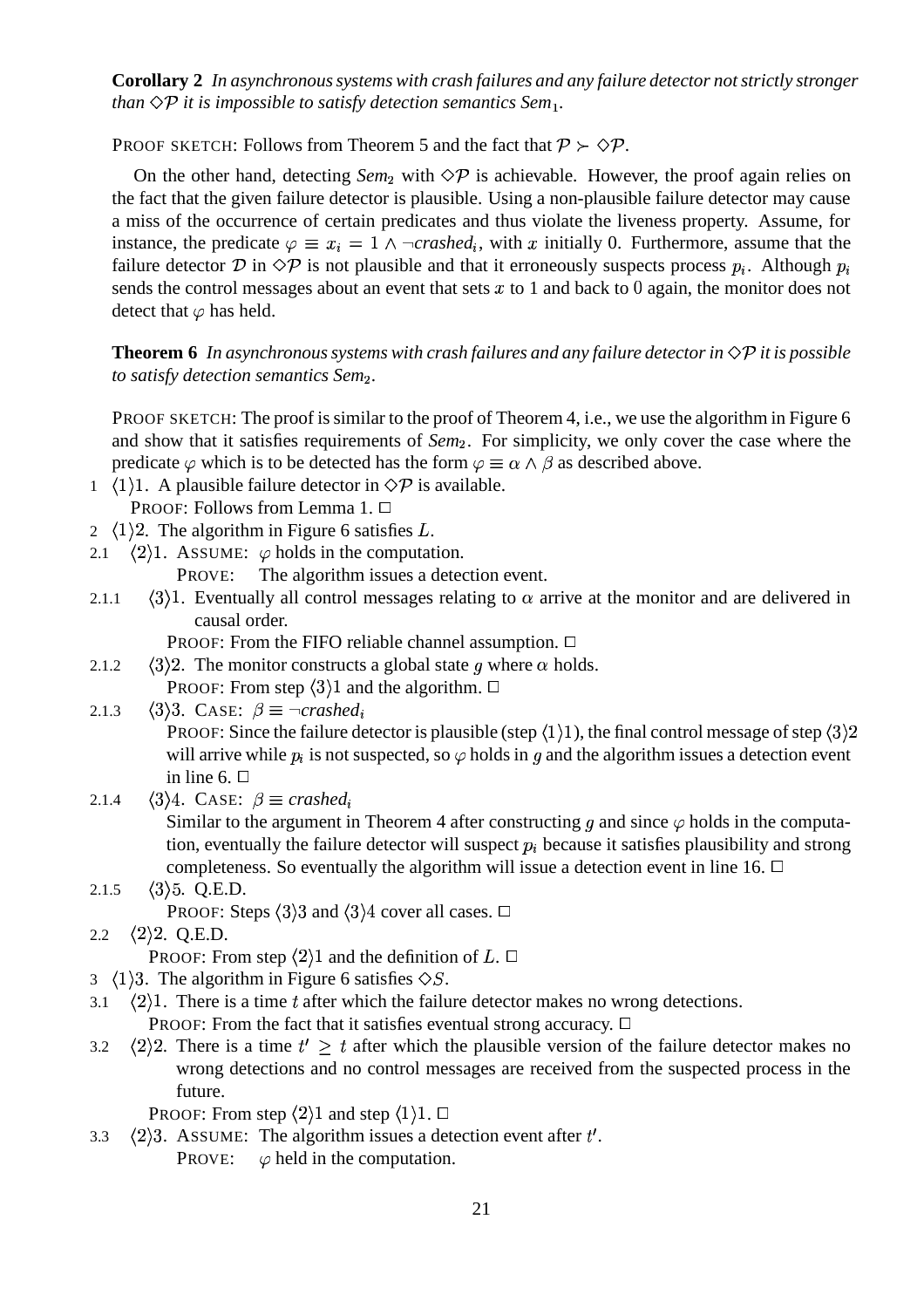- 3.3.1  $\langle 3 \rangle$ 1. Control messages concerning  $\alpha$  have been received. **PROOF:** From assumption that a detection event is issued and the algorithm.  $\Box$
- 3.3.2  $\langle 3 \rangle$ 2. Control messages concerning  $\alpha$  have been sent. PROOF: From step  $\langle 3 \rangle 1$  and the reliable channel assumption.  $\Box$
- 3.3.3  $\langle 3 \rangle$ 3.  $\alpha$  held at some point in the computation. PROOF: From step  $\langle 3 \rangle 2$  and the FIFO ordering of control messages.  $\Box$
- 3.3.4  $\langle 3 \rangle 4$ . CASE:  $\beta \equiv \neg \text{crashed}$ PROOF: From step  $\langle 3 \rangle 3$ , the case assumption, and the plausibility of the failure detector (step  $(1)1)$   $\varphi$  held in the computation.  $\Box$
- 3.3.5  $\langle 3 \rangle$ 5. CASE:  $\beta \equiv$  *crashed* PROOF: The plausibility requirement implies that the detection event can only have been issued in line 16. This means that the failure detector suspected  $p_i$  in line 11. Since this happens after time  $t'$ , step  $\langle 2 \rangle 2$  implies that this suspicion is accurate and that all control messages have been received. Hence,  $\varphi$  held in the computation.  $\Box$
- 3.3.6  $\langle 3 \rangle$ 6. Q.E.D. PROOF: Steps  $\langle 3 \rangle 4$  and  $\langle 3 \rangle 5$  cover all cases.  $\Box$
- 3.4  $\langle 2 \rangle 4$ . Q.E.D.
	- PROOF: From step  $\langle 2 \rangle 3$  and the definition of  $\diamondsuit S$ .  $\Box$
- 4  $\langle 1 \rangle 4$ . Q.E.D.

PROOF: From steps  $\langle 1 \rangle 2$  and  $\langle 1 \rangle 3$  and the definition of *Sem*<sub>2</sub>.  $\Box$ 

# **4.4 Using a Perfect Failure Detector ( )**

Even a perfect failure detector is not sufficient to perfectly detect all possible predicates. Indeed, from the point of view of predicate detection for general predicates the strongest possible detection semantics are the same as for  $\Diamond \mathcal{P}$ . This has already been shown in Theorem 5, i.e., it is impossible to detect with  $Sem_1$  using any failure detector in  $P$ . However, since  $Sem_2$  is achievable using  $\Diamond P$ , it is also achievable with  $P$ .

**Corollary 3** *In asynchronous systems with crash failures and a perfect failure detector it is possible to satisfy detection semantics Sem .*

PROOF SKETCH: The proof follows from Theorem 6 and the fact that  $P \succ Q$ .

Interestingly, we can detect predicates of the form  $\alpha \wedge \beta$  according to *Sem*<sub>1</sub> using  $\mathcal P$  if  $\alpha$  is stable. The stability of  $\alpha$  ensures that the predicate still holds, although control messages may still arrive from events that occurred immediately before the crash of the process (see Figure 9).

# **4.5 Introducing Failure Detector Class**

A perfect failure detector is not sufficient to achieve optimal detection semantics in asynchronous systems. Intuitively, this is because  $\mathcal P$  offers no information about the relative ordering of the crashes with respect to other application events. Consequently, we require a *plausible* failure detector that is still in  $P$ . However, we show that this plausible failure detector is actually stronger than any failure detector in  $P$ .

**Definition 3 (ordered perfect failure detector)** *An* ordered perfect failure detector *is a perfect failure detector which satisfies the following additional order property: Together with every "suspicion* of  $p_i$ " event, the failure detector issues the event number of the last event that happened on  $p_i$ .

We denote the class of all ordered perfect failure detectors by  $\hat{\mathcal{P}}$ .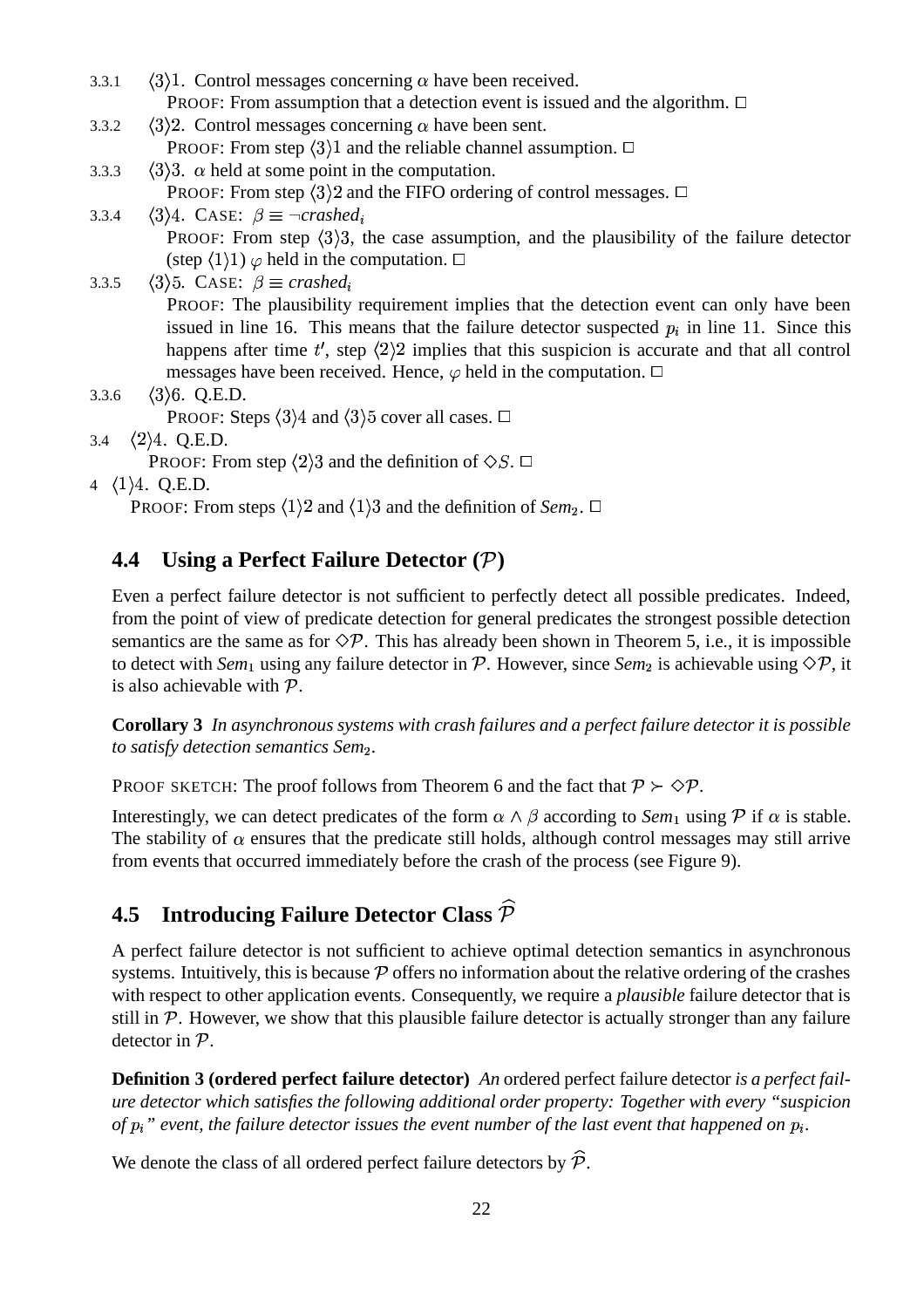# **Theorem 7**  $\hat{\mathcal{D}} \succ \mathcal{D}$

PROOF SKETCH: The fact that  $\hat{P}$  is at least as strong as  $P$  is obvious. The proof that  $P$  is not at least as strong as  $\hat{p}$  reuses the idea of Theorem 5 since  $\hat{p}$  allows to distinguish the two situations which were indistinguishable if only  $\mathcal P$  is available. Since we use a later theorem (Theorem 8) in this proof, we postpone the proof until later.

$$
\begin{array}{ccc}\n\mathcal{P} & \xrightarrow{\succ} & \widehat{\mathcal{P}} \\
\downarrow^{\uparrow} & & \downarrow^{\uparrow} \\
\diamond \mathcal{P} & \xrightarrow{\cong} & \diamond \bar{\mathcal{P}}\n\end{array}
$$

Figure 10: The ordering relations between  $\hat{\mathcal{P}}$  and other failure detector classes.

Figure 10 shows how  $\hat{P}$  relates to other failure detector classes with respect to  $\succ$ . An ordered perfect failure detector allows to order crashes and normal process events causally, i.e., if a suspicion is issued by the failure detector and the associated sequence number is  $x$ , then delivery of the suspicion event can be held back until all control messages which have sequence numbers below or equal to  $x$  have been delivered. Hence, plausibility for an ordered perfect failure detector is achieved, which in turn means that the detection algorithm from Figure 6 allows to detect predicates with detection semantics *Sem*<sub>1</sub>.

**Theorem 8** *In asynchronous systems with crash failures and an ordered perfect failure detector it is possible to detect general predicates with detection semantics Sem .*

PROOF SKETCH: We use the standard algorithm in Figure 6 and show that it satisfies the properties of *Sem*<sub>1</sub>. Again, we restrict ourselves to the case where  $\varphi \equiv \alpha \wedge \beta$ .

1  $\langle 1 \rangle$ 1. The algorithm satisfies L.

PROOF: The proof is the same as in Theorem 6.  $\Box$ 

2  $\langle 1 \rangle$  2. The algorithm satisfies S.

PROOF: The proof is the same as in Theorem 6 except that the time  $t'$  is the beginning of the computation.

 $3 \langle 1 \rangle 3$ . Q.E.D.

PROOF: From steps  $\langle 1 \rangle 1$  and  $\langle 1 \rangle 2$  and the definition of *Sem*<sub>1</sub>.  $\Box$ 

We now give the proof of Theorem 7. Note that in the previous theorem we do not refer to Theorem 7, i.e., we have no circular dependencies.

- ASSUME: There is an algorithm *Alg* which can be used to transform any failure detector in  $\mathcal{P}$  into a failure detector in  $\tilde{\mathcal{P}}$ .
- PROVE: false
- 1 (1)1. Consider a wrapper around the failure detector emulated with *Alg* which suspects a process only after the final control message has been received. This wrapper is implementable in asynchronous systems.

**PROOF:** Obvious since it is similar to enforcing FIFO ordering on control messages.  $\Box$ 

- 2  $\langle 1 \rangle$ 2. *Sem*<sub>1</sub> can be achieved using a perfect failure detector.
	- PROOF: From step  $\langle 1 \rangle 1$  and Theorem 8.  $\Box$
- 3  $\langle 1 \rangle$ 3. Q.E.D.

PROOF: Step  $\langle 1 \rangle 2$  is a contradiction to Theorem 5.  $\Box$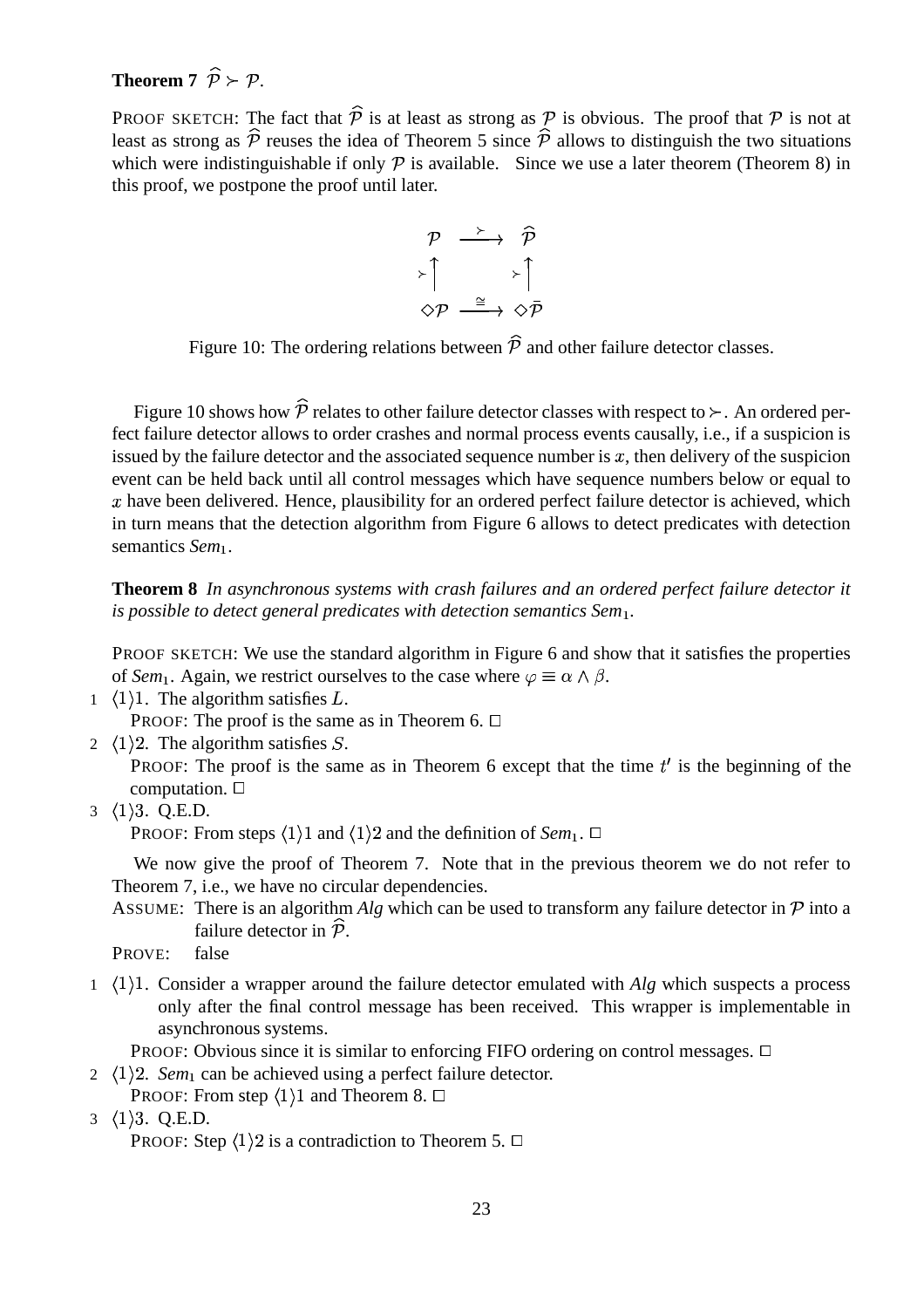

Figure 11: Implementing  $\hat{p}$  using a low-bandwidth realtime network.

# **4.6 Implementing**

Overall, perfect detection of general predicates in asynchronous systems is achievable only if we postulate a failure detector that is strictly stronger than a perfect failure detector. This is somewhat disappointing since even perfect failure detectors are very hard to implement in practice. However, ordered perfect failure detectors can still be implemented using a *timely computing base* [19]. In such an approach, an asynchronous network is enhanced by a synchronous real-time control network (see Figure 11). The asynchronous network is assumed to be high-bandwidth and is used for regular "payload" traffic while the synchronous network is only used for small control messages and therefore can be low-bandwidth. Under these assumptions it is possible to build a failure detection service that satisfies the order requirement of  $\hat{\mathcal{P}}$  by synchronously passing information about sent messages over the control network. Unfortunately, the execution of the event, and the sending on the synchronous and asynchronous network together have to be executed as an atomic action, which is a rather strong assumption. However, with this approach, a remote process accurately detects process crashes and is aware of the number of control messages sent prior to the crash.

# **5 Generalization to Processes and Monitors**

In the previous sections we considered predicates local to one process in conjunction with a predicate on the operational state of this process, i.e.,  $\alpha \wedge \beta$ . This section generalizes our results to scenarios with multiple processes (i.e.,  $n > 1$ ) and to multiple monitors (i.e.,  $m > 1$ ). The algorithms presented in Figures 6 and 7 are thus executed on every monitor. In the context of  $n$  processes and  $m$ monitors, the predicates are of the form  $(\alpha_1 \wedge \beta_1)$  *op*  $(\alpha_2 \wedge \beta_2)$  *op* ..., where *op* denotes either  $\wedge$  or .

In a system with  $n$  processes and  $m$  monitors, a causal broadcast mechanism is used so that the control messages are received by the monitors in *causal order* [16].

### **5.1 Observer Independence**

Generalizing predicate detection to systems with multiple processes and multiple monitors gives rise to the issue of *observer independence*. Depending on the predicate  $\varphi$  and the setting in which it is evaluated, the validity of certain predicates depends on the observer [16]. Observer independence is achieved if *all possible* observations of the system result in the same truth value for  $\varphi$  [5]. Assume, for instance, that process  $p_1$  executes an assignment  $x := x + 1$  (i.e., event  $e_1^1$  in Figure 12) and  $p_2$ an assignment  $y := y + 1$  (i.e., event  $e_1^2$ ) on variables x and y which are initially 1. While monitor  $b_1$  detects the predicate  $\varphi \equiv x = 1 \wedge y = 2$ ,  $b_2$  does not; the predicate  $\varphi$  is thus not observer independent, although the corresponding local predicates (i.e.,  $x = 1$  and  $y = 2$ ) are. Charron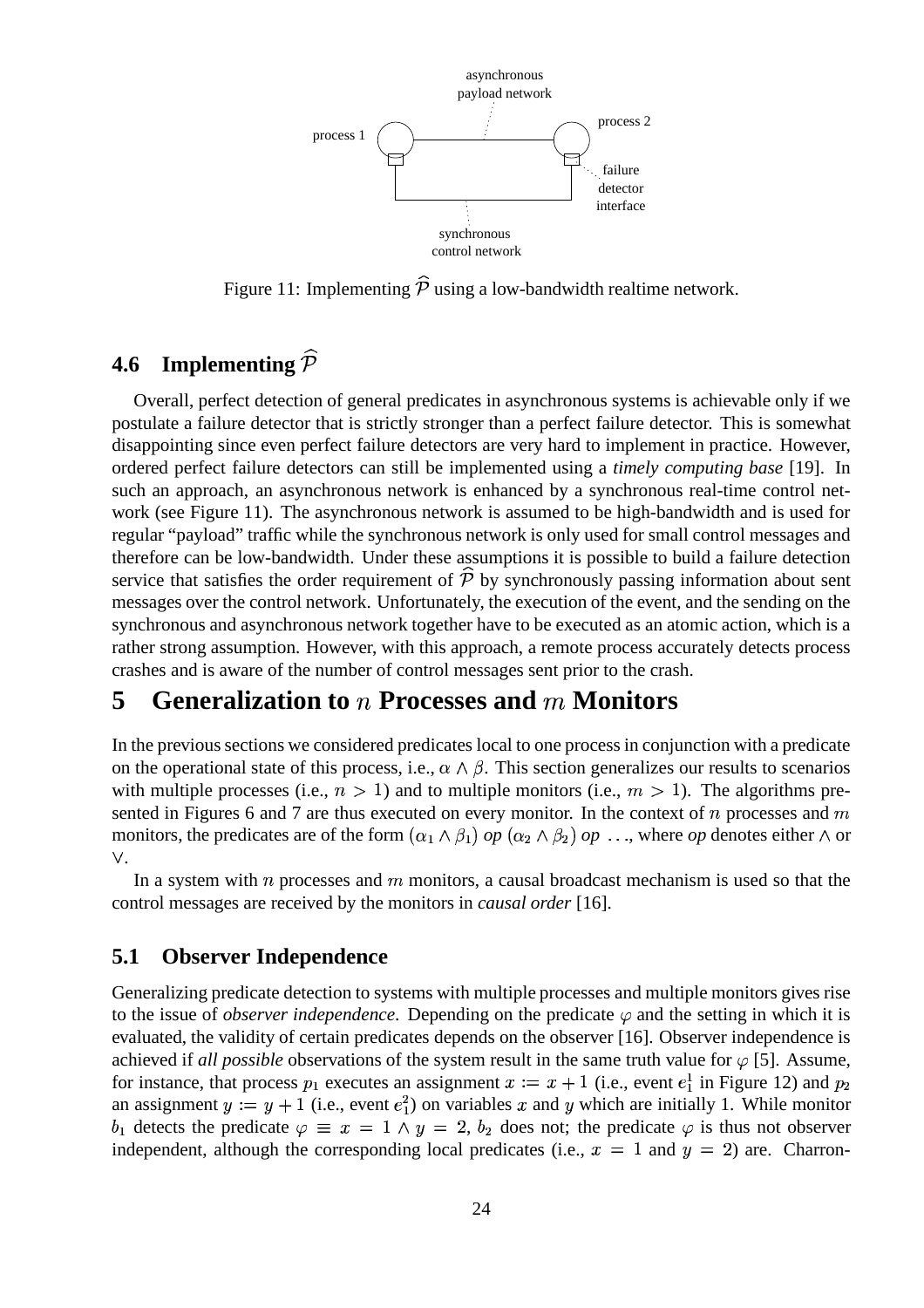Bost et al. [5] have shown that observer independence is maintained for the disjunction of observer independent predicates, whereas it generally is not for the conjunction.



Figure 12: Example of an observer dependent predicate, where  $e_1^1$  specifies the event  $x := x + 1$  and  $e_1^2$  the event  $y := y + 1$ .

In general, two approaches are possible to address the problem of observer independence: (a) limiting the set of observed predicates or (b) defining a different notion of what it means for  $\varphi$  to hold. We will focus on the former approach here. The latter approach has been studied by Gärtner and Kloppenburg [12].

### **5.2 Limiting the Set of Observed Predicates**

The global predicates we are considering consist of the conjunction and disjunction of local predicates  $\alpha_i$  and predicates about the operational state of processes  $\beta_i$ . Unreliable failure detection introduces a new source of observer dependence; observer independence for a global predicate generally depends on the failure detector. Obviously,  $\beta_i$  is detectable in an observer independent way if a perfect failure detector is available. However, predicates of type  $\alpha_i \wedge \beta_i$  need an ordered perfect failure detector to be detectable in an observer independent way. A failure detector of class  $\mathcal P$  is sufficient, if  $\alpha_i$  is stable. On the other hand, a failure detector in  $\Diamond \mathcal{P}$  only achieves "eventual" observer independence, whereas with  $\Box \Diamond \mathcal{P}$ , observer independence may never be achieved.

Limiting the set of observed predicates to observer independent predicates considerably reduces the number of global predicates that can be detected. However, following Charron-Bost et al. [5] and the above findings, we can construct new observer independent global predicates from smaller building blocks. For example, disjunctions of stable local predicates in conjunction with predicates on the operational state of processes, i.e.,  $(\alpha_i \wedge \beta_i) \vee (\alpha_j \wedge \beta_j)$ , remain observer independent if a failure detector in  $P$  is available. On the other hand, conjunctions of observer independent local predicates and predicates about the operational state of processes, i.e.,  $(\alpha_i \wedge \beta_i) \wedge (\alpha_j \wedge \beta_j)$ , generally are not observer independent.

# **6 Conclusion and Future Work**

This paper investigates the predicate detection semantics that are achievable for general predicates using either failure detector classes  $\Box \Diamond \mathcal{P}, \Diamond \mathcal{P}$ , or  $\mathcal{P}$ . A general predicate thereby is of the form  $\alpha \wedge \beta$ , where  $\alpha$  is a local predicate and  $\beta$  denotes a predicate on the operational state of a process, i.e., specifies whether a process has crashed or not. We define three different predicate detection semantics: perfect (i.e.,  $Sem_1$ ), stabilizing ( $Sem_2$ ), and infinitely often accurate ( $Sem_3$ ). Our results show that failure detector class  $\Box \Diamond \mathcal{P}$  allows to detect general predicates according to  $Sem_3$ , whereas  $\Diamond P$  enables  $Sem_2$ . Somewhat surprisingly, a perfect failure detector is not sufficient to detect general predicates according to  $Sem_1$ . This leads to the definition of a stronger failure detector, called ordered perfect and denoted  $\widehat{\mathcal{P}}$ . With  $\widehat{\mathcal{P}}$ , perfect predicate detection (i.e.,  $Sem_1)$  is achievable. An overview of our results is shown in Table 1.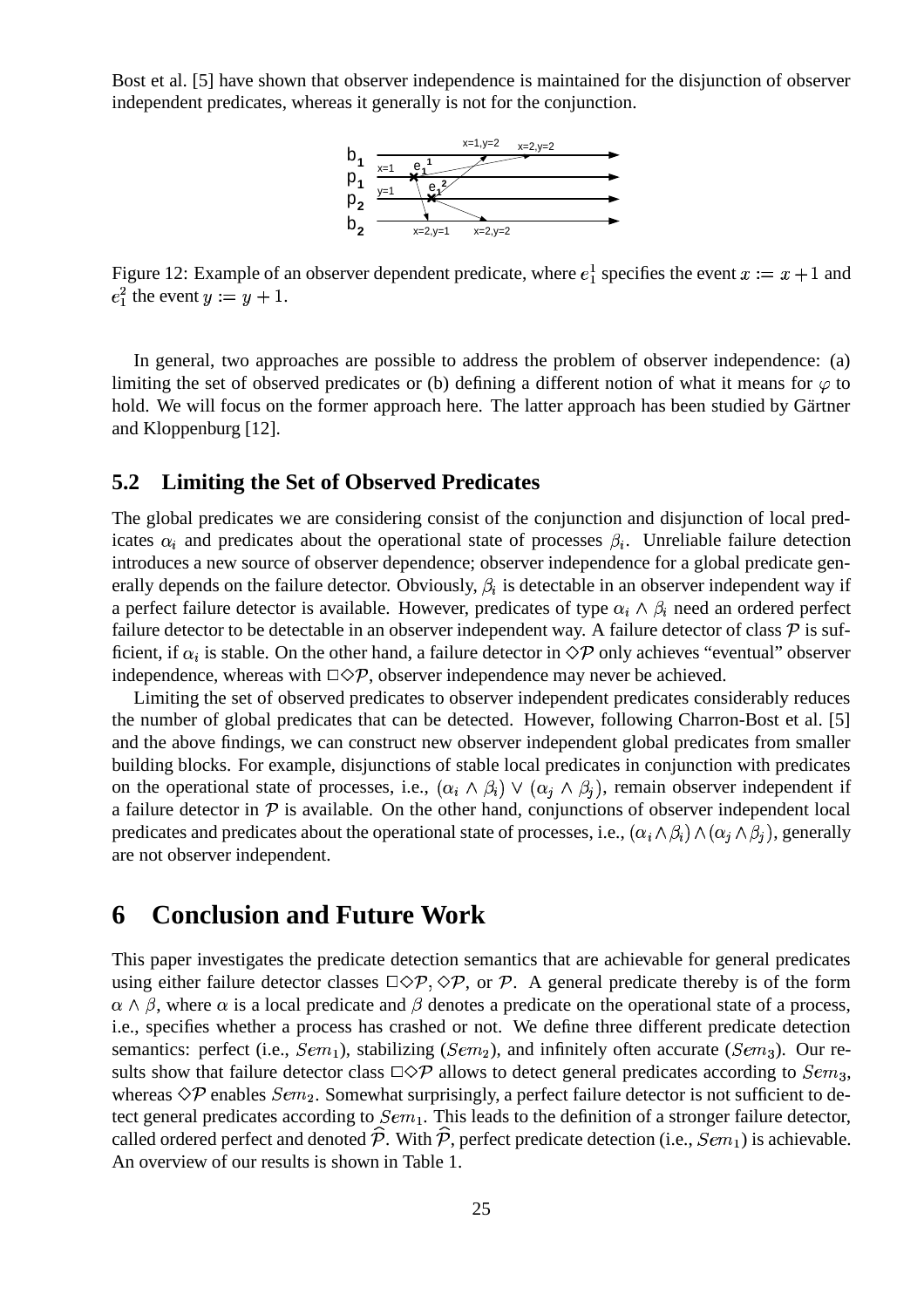| Failures | Predicates                              | <b>Failure Detector Class</b> | <b>Achievable Semantics</b> | Reference         |
|----------|-----------------------------------------|-------------------------------|-----------------------------|-------------------|
| none     | $\alpha$                                | none                          | $Sem_1$                     | $[7]$             |
| crash    | $\alpha$                                | none                          | $Sem_1$                     | $[7]$             |
| crash    | β                                       | ν                             | $Sem_1$                     | $[3]$             |
| crash    | β                                       | $\Diamond P$                  | Sem <sub>2</sub>            | $\lceil 3 \rceil$ |
| crash    |                                         | $\square \Diamond P$          | Sem <sub>3</sub>            | [10]              |
| crash    | $\alpha \vee \beta$                     | ν                             | $Sem_1$                     | Sect. 3.2         |
| crash    | $\alpha \wedge \beta$                   | $\square \Diamond P$          | Sem <sub>3</sub>            | Thm 4             |
| crash    | $\alpha \wedge \beta$                   | $\Diamond \mathcal{P}$        | Sem <sub>2</sub>            | Thm 6             |
| crash    | $\alpha \wedge \beta$                   | ${\cal P}$                    | $Sem_2$                     | Cor. 3            |
| crash    | $\alpha \wedge \beta$ , $\alpha$ stable | ${\cal P}$                    | $Sem_1$                     | Sect. 4.4         |
| crash    | $\alpha \wedge \beta$                   | D                             | $Sem_1$                     | Thm 8             |

Table 1: Strongest achievable predicate detection semantics with respect to types of predicates and the failure detector class available. Again,  $\alpha$  denotes a predicate which refers only to normal process variables and  $\beta$  is a predicate referring only to the operational state of the process.

In the future, we plan to further investigate issues of observer independence in systems with  $n$ processes and  $m$  monitors and consider predicate detection under more severe fault assumptions, e.g., crash-recovery.

**Acknowledgments:** We wish to thank Sven Kloppenburg and Klaus Kursawe for their comments on an earlier version of this paper. We also thank the anonymous reviewers of DISC 2001 for suggesting to study the differences between the query model and the interrupt model of failure detectors.

# **References**

- [1] Bowen Alpern and Fred B. Schneider. Defining liveness. *Information Processing Letters*, 21:181–185, 1985.
- [2] Joffroy Beauquier and Synnöve Kekkonen-Moneta. Fault-tolerance and self-stabilization: impossibility results and solutions using self-stabilizing failure detectors. *International Journal of System Science*, 28(11):1177–1187, 1997.
- [3] Tushar Deepak Chandra and Sam Toueg. Unreliable failure detectors for reliable distributed systems. *Journal of the ACM*, 43(2):225–267, March 1996.
- [4] K. M. Chandy and Leslie Lamport. Distributed snapshots: determining global states of distributed systems. *ACM Transations on Computing Systems*, 3(1):63–75, 1985.
- [5] Bernadette Charron-Bost, Carole Delporte-Gallet, and Hugues Fauconnier. Local and temporal predicates in distributed systems. *ACM Transactions on Programming Languages and Systems*, 17(1):157– 179, January 1995.
- [6] Bernadette Charron-Bost, Rachid Guerraoui, and André Schiper. Synchronous system and perfect failure detector: Solvability and efficiency issues. In *International Conference on Dependable Systems and Networks (IEEE Computer Society)*, 2000.
- [7] Craig M. Chase and Vijay K. Garg. Detection of global predicates: Techniques and their limitations. *Distributed Computing*, 11(4):191–201, 1998.